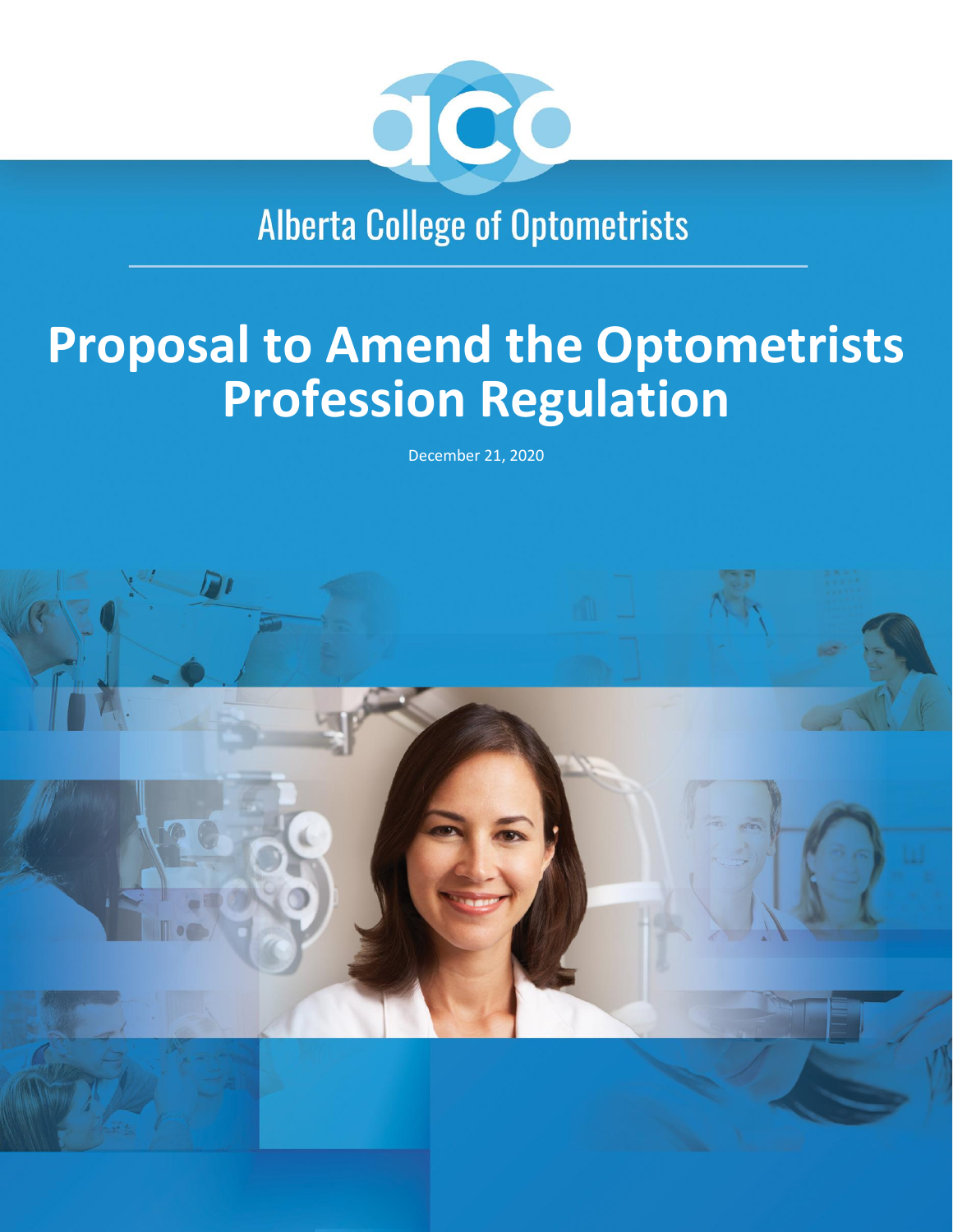

# **Table of Contents**

| Α. |  |
|----|--|
| В. |  |
| C. |  |
| D. |  |
| Ε. |  |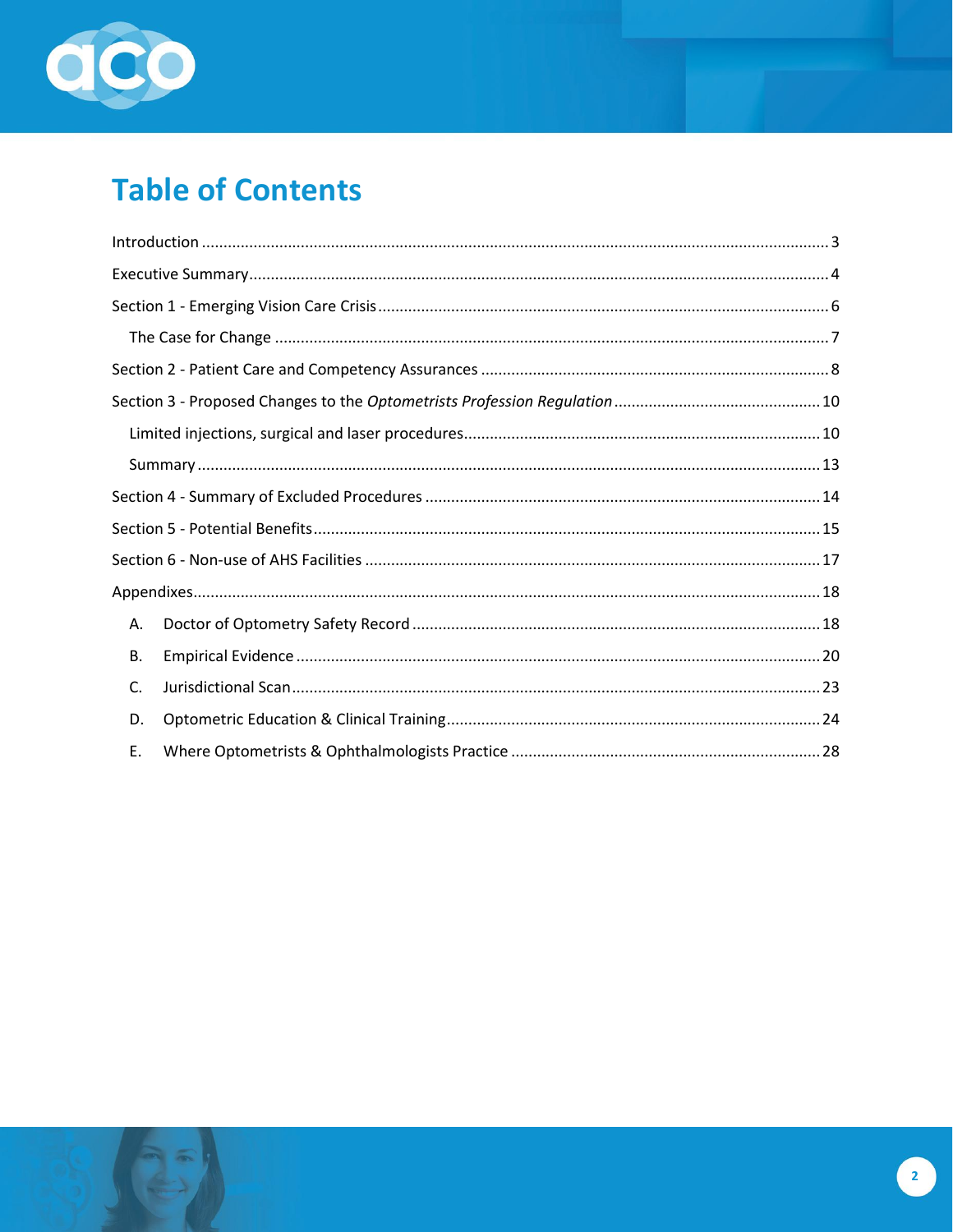

# <span id="page-2-0"></span>**Introduction**

The Alberta College of Optometrists (the College) is pleased to submit this Proposal Paper to amend the *Optometrists Profession Regulation* and modernize the scope of practice that governs our work which will ultimately assist in improving health care outcomes for Albertans.

As the licensing and regulatory body for the profession of optometry, our mandate is to govern our members in a manner that protects and serves the public interest. This scope expansion Proposal Paper supports that mandate.

Doctors of Optometry provide the most broad-based, easily accessible, and cost-effective health services in the field of eye care. Our members practice in 100+ different cities and towns in Alberta. They are committed to public safety, the preservation of sight and mitigation of vision loss for all Albertans. Improving patient health outcomes and ensuring patient safety are two of the most important commitments of our profession.

This commitment is evidenced in the life-long trusting relationship our doctors maintain with their patients.

The College is advocating for appropriate optometric scope expansion in the spirit of this commitment, and in pursuit of increased access to primary vision care for Albertans in all corners of the province.

The College also understands the provincial government's imperative to ensure cost-effective, reliable delivery of high-quality health care to all Albertans. Reasoned, informed and responsible expansion of the *Optometrists Profession Regulation* serves that end.

The proposals in this submission represent an effective way to limit and guard against vision impairment and loss, and to improve and safeguard the health of all Albertans - all in the context of a current and post-COVID-19 culture and economy.

Updating the *Optometry Profession Regulation* to maintain a closer pace with modern optometric education and training offers more accessible and highly competent care to Albertans while defraying costs to the government and continuing to protect the public interest. It also builds on the value of private sector optometry clinics offering new services in urban and rural settings outside of Alberta Health Services facilities, with a private co-pay option to decrease pressure on the public health system.

The proposals included in this Proposal Paper are supported by a fulsome series of appendices and literature search references.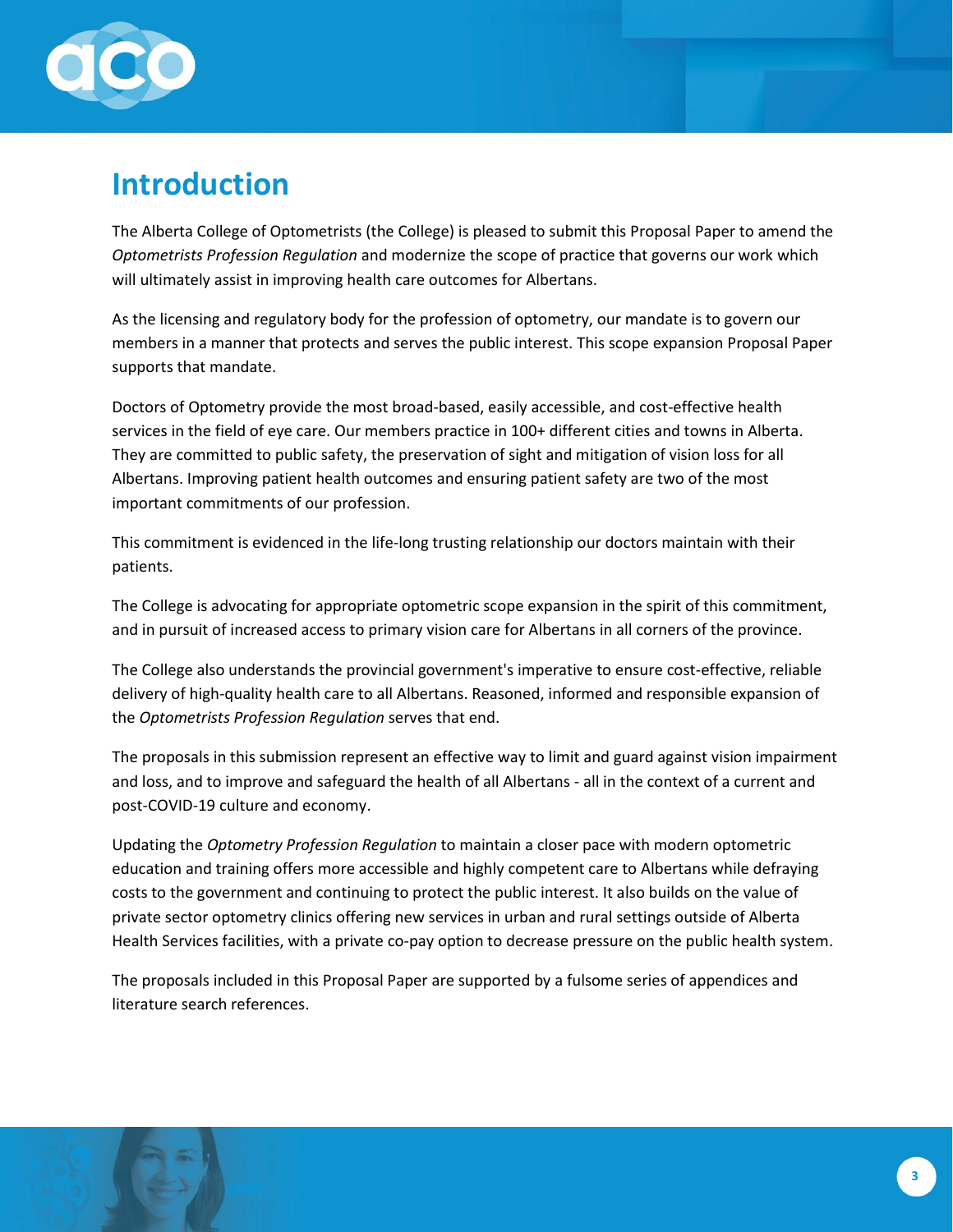

### <span id="page-3-0"></span>**Executive Summary**

Advances in the education and training of Alberta optometrists have outpaced the limits of permissible practices within the regulated scope of the profession. Although, optometrists possess the skills, knowledge and competencies to provide these advanced procedures in a safe and competent manner, they do not have the legislative authority to do so. As such, Albertans must seek, and obtain, day-to-day eye health services from increasingly specialized professions such as ophthalmology.

This bottlenecks the demand for ophthalmology specialists working in the public health system and contributes to increased surgical wait times and the accrual of health care operational costs. Timely access to ophthalmologists for specialized surgical and consultative care can be improved by authorizing Doctors of Optometry to provide the procedures requested in this proposal.

Doctors of Optometry practice in privately operated clinics and do not rely on Alberta Health Services facilities to provide eye care. All of the requested new procedures will be provided in their private clinics. As such, Doctors of Optometry are not requesting access to AHS facilities.

Doctors of Optometry are also mandated to follow a rigorously enforced series of evidence-based Clinical Practice Guidelines to ensure patient safety. These Guidelines are based on the most current optometric and medical clinical evidence and research that aims to protect and improve a patient's vision and quality of life.

Expanding the legislated scope of practice for optometrists, and educating the public about this capacity, will help relieve stress on other areas of the health care system while improving eye and general health outcomes for Albertans.

At the same time, an updated scope will continue to maintain appropriate safety and regulation of the profession and respect the government's commitment to providing high-quality public health services by alternative providers at a more controlled and predictable cost.

The college is specifically requesting that Doctors of Optometry be authorized to provide:

- a) Three specific laser treatment procedures Peripheral Iridotomy (PI), Selective Laser Trabeculoplaasty (SLT) and Nd-YAG Capsulotomy. All are performed in-office. Details of all three procedures are listed in the Laser Treatment Clinical Practice Guideline attachment.
- b) Minor surgical procedures to remove minor skin lesions such as skin tags, papilloma, verrucae, etc. performed in-office under local anesthesia. Again, full details on these procedures are listed in the Optometric Treatment Procedures Clinical Practice Guideline attachment.

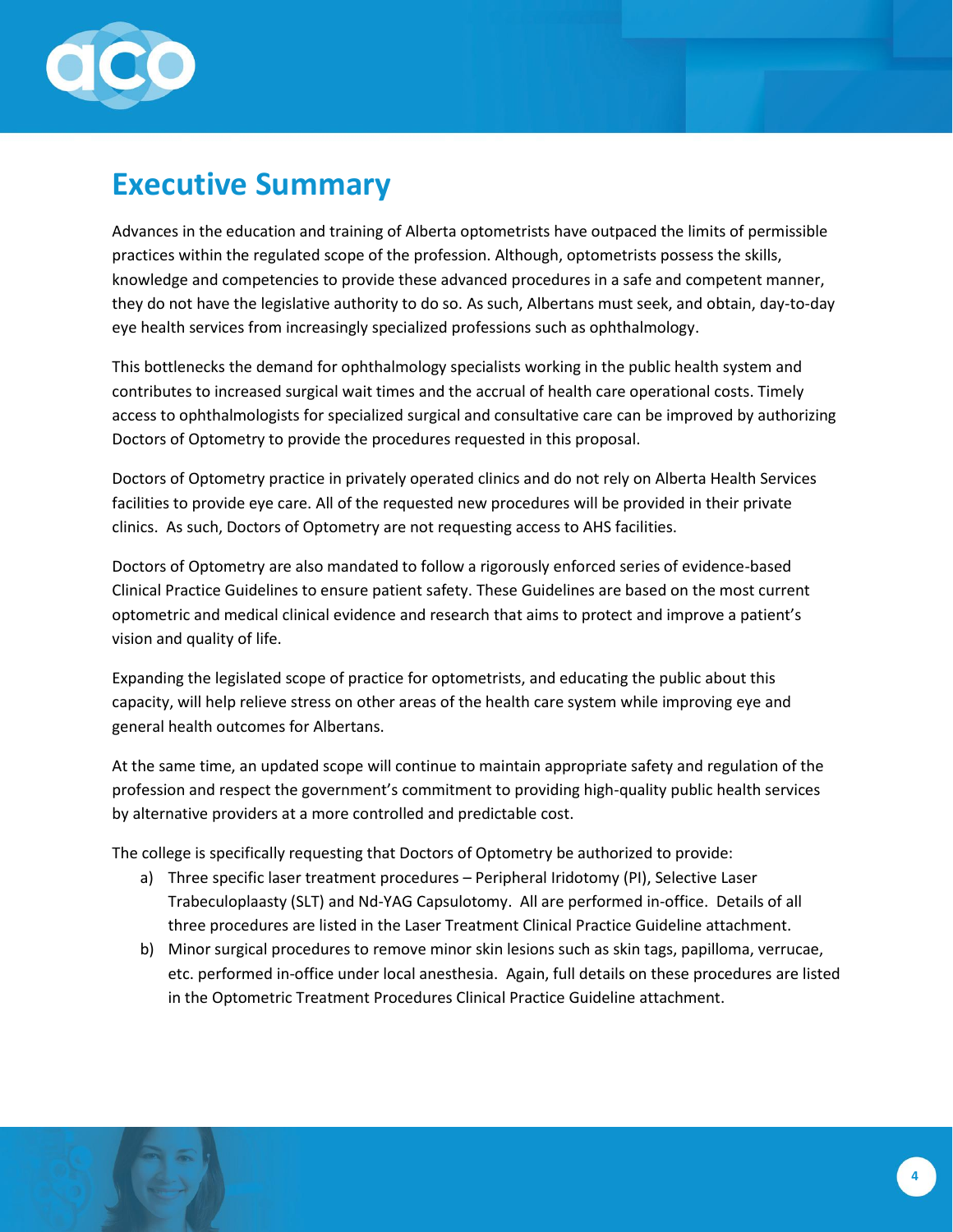

Only those optometrists who have successfully completed a rigorous certification course/final exam or a program of study accepted by the College would be granted an Advanced Procedures designation on their Practice Permit and be authorized to provide any of the proposed new activities.

Approval of this proposal would not cause any potential labor mobility issues since Doctors of Optometry who do not have the Advanced Procedures designation would still be able to:

- Remain as a Regulated Member of the ACO to continue to practice in Alberta at their current level of practice.
- Transfer from another province to practice in Alberta since the Advanced Procedures designation would not be considered one of the mandatory registration requirements for transfer applicants. These inter-provincial applicants will be able to transfer to Alberta and begin practice immediately.

The College has carefully researched and thoroughly considered all of the proposed amendments to the *Optometrists Profession Regulation* presented in this Proposal Paper. We are confident that these proposed amendments will continue to protect the public interest while controlling and predicting health care costs offered by an alternative provider. Approval of the proposal will result in all Albertans benefitting from evidence-based, outcome-focused, cost-effective health care in a timely manner.

This proposal is aligned with the Government of Alberta agenda as laid out in the United Conservative Party Election Platform commitment to expand the scope of practice of optometrists, the objectives set out in the 2019 Report and Recommendations of the Blue Ribbon Panel on Alberta's Finances (MacKinnon Panel on Alberta Finances), the 2019 Ernst & Young AHS Performance Review, the current Alberta Budget 2020 Business Plan and Health Ministry Outcomes, and the objectives of government's Red Tape Reduction legislation.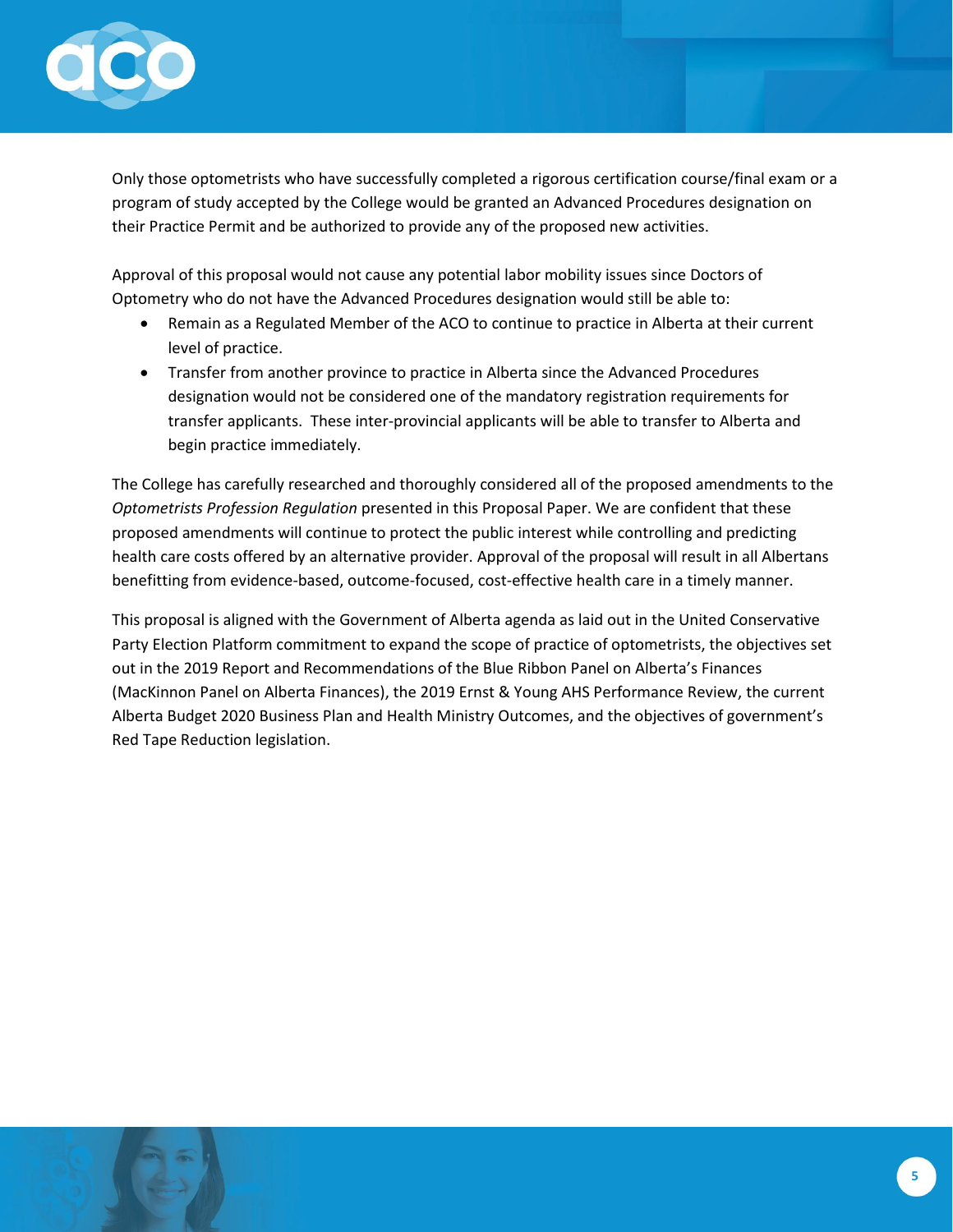

# <span id="page-5-0"></span>**Section 1 - Emerging Vision Care Crisis**

Today, 1.5 million Canadians suffer from vision loss, and an additional 5.59 million have an eye disease that could cause vision loss.<sup>1</sup> More than 750,000 Albertans have vision loss or eye disease that could cause vision loss. This is expected to double within the next 15 years.<sup>2</sup>

By 2031, it is estimated that 20% of Albertans will be greater than 65 years of age. Unfortunately, the incidence of eye disease (such as glaucoma and cataracts) that contributes to blindness typically increases with age. Complicating matters further is the diminishing availability of specialized health providers currently authorized to treat this growing need.

Various factors are contributing to an emerging crisis:

- Vision loss costs Canada billions.
	- Estimated \$15.8B in 2007 and is expected to rise to \$30.3B by 2032.<sup>3</sup>
- Alberta Emergency Department wait times are high.
	- In the 2018-19 year, Alberta had a higher Emergency Department utilization rate than other provinces.<sup>4</sup>
	- Ophthalmologists wait times for non-urgent interventions of the eye proposed in this document range between 50-90 weeks to attend 50% to 90% of need requests across the province. Wait times for urgent surgeries average 10-12 weeks. $5$
- Alberta is missing recommended benchmarks for wait times for cataract surgery.
	- Canadian Institute for Health Information (CIHI) reported that only 49% of Albertans received cataract surgery within the benchmark of 112 days. 90% received cataract surgery within 320 days in the 2018 year. These percentages have also been increasing over the past five years.<sup>6</sup>
- Ophthalmologists are retiring faster than they are joining the workforce.
	- The number of ophthalmologists per 100,000 population has steadily dropped over the last 25 years. Nearly 50% of ophthalmologists in Canada are currently over the age of 55 and are expected to retire within the next 10 years.<sup>7</sup>

3 National Coalition for Vision Health[.https://bit.ly/2PjetHA](https://bit.ly/2PjetHA)

5 <http://waittimes.alberta.ca/>

<sup>1</sup> <https://cnib.ca/en/sight-loss-info/blindness/blindness-canada?region=ab> accessed April 28, 2020

<sup>2</sup> [http://www.vision2020canada.ca/en/resources/Study/COVL%20Summary%20Report%20EN.PDF,](http://www.vision2020canada.ca/en/resources/Study/COVL%20Summary%20Report%20EN.PDF) accessed April 28, 2020

<sup>4</sup> 10 CIHI, NACRS Emergency Department Visits and Length of Stay, 2018-2019

<sup>6</sup> Canadian Institute for Health Information. http://waittimes.cihi.ca/AB/cataract#year

<sup>7</sup> Canadian Medical Association Practitioner Profile. https://www.cma.ca/sites/default/files/2019-01/ophthalmology-e.pdf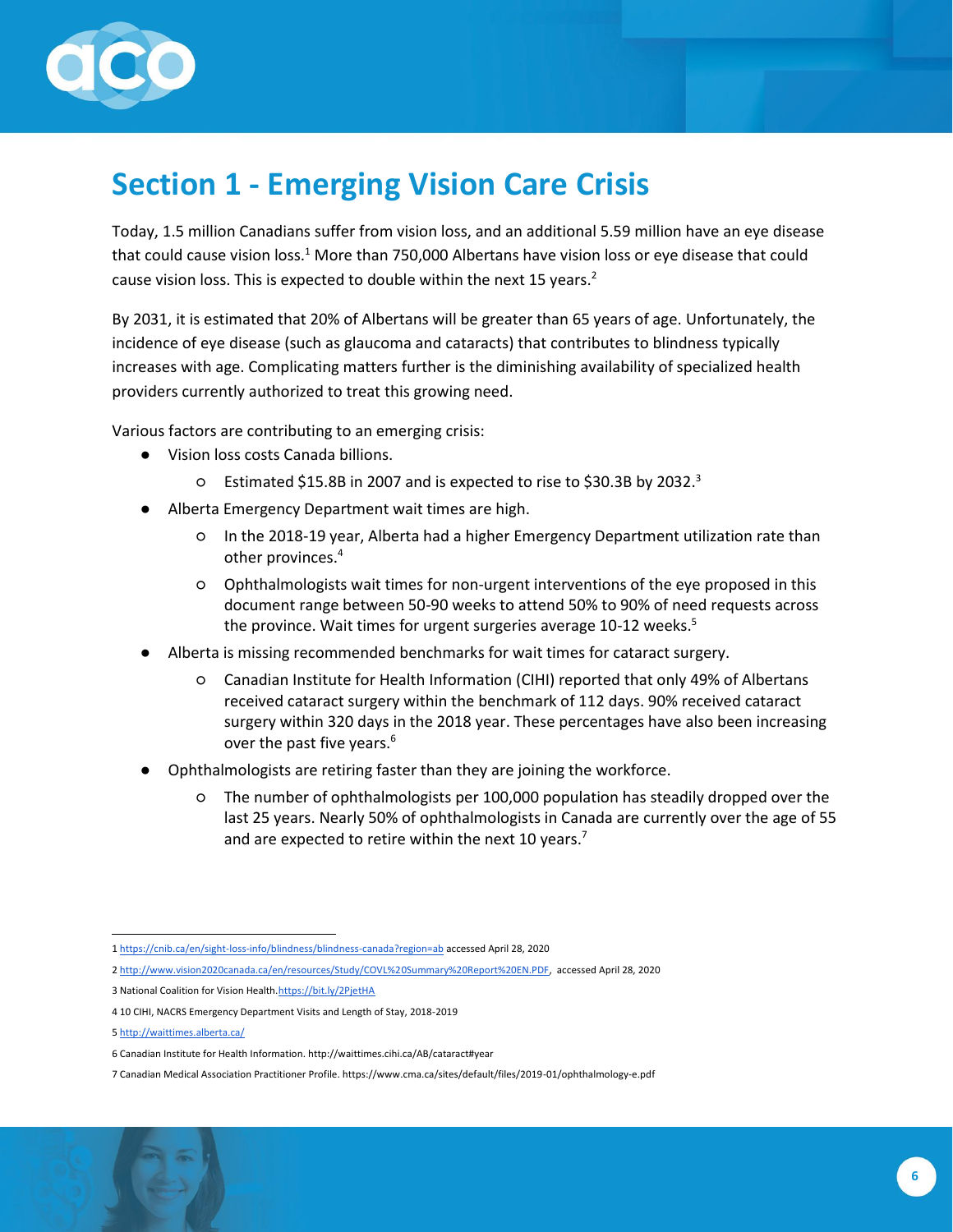

- The Indigenous community population in Canada is increasing at a rate six times faster than non-Indigenous people. Additional indigenous health issues include:
	- Increasing incidence of diabetes.
	- Indigenous persons with diabetes are 25 times more likely to experience vision loss and blindness than other populations.
		- Permanent blindness is one of the tragic consequences of undiagnosed and untreated diabetes for these remotely located populations.
	- Indigenous children have a significantly higher incidence of refractive error.
	- Population health data show the use of eye and health services is lowest in rural and remote areas, most likely related to the challenge of recruiting eye health and vision care providers to rural and remote communities.<sup>8</sup>
	- Inuit populations have much higher rates of primary open-angle glaucoma.<sup>9</sup>
- Currently, 25% of school-age children have some form of vision condition or disease.
	- If left undiagnosed and untreated, this can cause academic challenges, increased education costs and increased dropout rates for young Albertans.
- Fighting Blindness Canada reports that over 400,000 Canadians have glaucoma.<sup>10</sup>
- Nearly 90% of people who use a computer at least three hours per day suffer vision problems associated with digital eye strain. $^{11}$

### <span id="page-6-0"></span>**The Case for Change**

Doctors of Optometry are educated and trained to provide these services in a safe and competent manner (as referenced in Appendix D). Approval of all proposed revisions to the *Optometry Profession Regulation* would help address some of the factors precipitating an emerging vision crisis while improving health care outcomes for Albertans and driving efficiency in the public health system.

In addition, updating the *Optometrists Profession Regulation* to maintain a closer pace with modern education and optometry training offers better, faster care to Albertans while defraying costs to the government and continuing to protect the public interest. It also builds on the benefit of private sector optometry clinics offering new services in urban and rural settings outside of Alberta Health Services facilities. A recent study showed that Americans would save at least \$4.6 billion annually if US States modernized their optometric scope of practice acts to a level commensurate with optometry's advanced education and training - that the researchers state is also supported overwhelmingly by the public.<sup>12</sup>

<sup>8</sup> Meeting the Eye Health and Vision Care needs of Canadians, April 2018, CAO[: https://bit.ly/33vbumX](https://bit.ly/33vbumX)

<sup>9</sup> The cost of vision loss in Canada: summary report. CNIB and the Canadian Ophthalmological Society (COS); 2009: https://bit.ly/30k02ch

<sup>10</sup> Fighting Blindness Canada[: https://www.fightingblindness.ca/eye-diseases-pathways/glaucoma/](https://www.fightingblindness.ca/eye-diseases-pathways/glaucoma/)

<sup>11</sup> Computer Vision Syndrome - American Optometric Association[: https://bit.ly/319bwPg](https://bit.ly/319bwPg)

<sup>12</sup> <https://www.aoa.org/news/advocacy/state-advocacy/scope-expansion-to-save-americans-billions-annually?sso=y>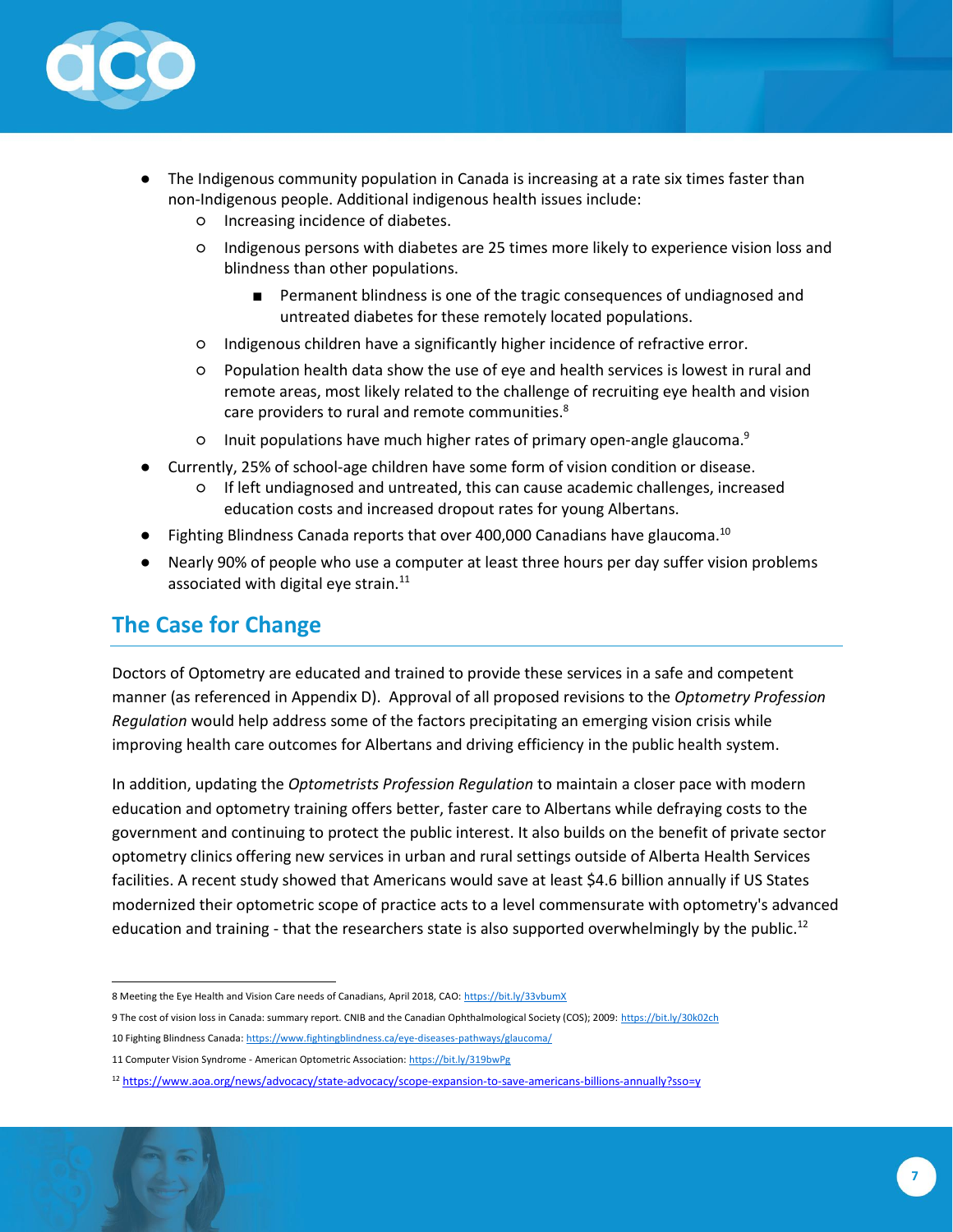

# <span id="page-7-0"></span>**Section 2 - Patient Care and Competency Assurances**

The Alberta College of Optometrists has a long history of guiding our regulated members and protecting the public in an appropriate manner. The College values and respects the privilege of self-regulation granted to us by the Alberta government and the people of Alberta.

Expanding the legislated scope of practice for Doctors of Optometry supports government health initiatives to enhance access to patient-centered care across Alberta and expands access to eye health services currently limited to a smaller segment of medical specialists to a greater population of skilled, competent and safe practitioners.

Doctors of Optometry share the same goals as the Government of Alberta, and all Albertans:

- Improving patient-focused outcomes.
- Improving access to safe, skilled and competent health services across Alberta.
- Reducing pressure on other primary care practitioners and Emergency Departments.
- Realizing immediate cost savings and predicting future costs.

Doctors of Optometry are mandated to follow regularly updated Clinical Practice Guidelines that regulate and ensure the safe and competent use of therapies such as those included in this scope expansion proposal. These Guidelines are based on the best available and most current optometric and medical clinical evidence and research:

- The Alberta College of Optometrists will mandate that any Regulated Member who wishes to perform any new scope expansion activity complete a rigorous Advanced Procedures certification course with a final exam or pass a similar program of study. Members who do not achieve this advanced designation will continue to be allowed to practice at their current level. This approach will not trigger any Labor Mobility issues (details in the Executive Summary).
- The Alberta College of Optometrists follows best practices by mandating the successful completion of these certification courses before allowing their members to perform any newly authorized activity.
- The ACO Continuing Competence Program will add assessment of the Advanced Procedures competencies to our already robust Performance Assessment Program. This program utilizes an on-site assessment of facilities as well as a patient chart review process that assesses whether a member conducted the appropriate tests (for that patient at that point in time), whether the treatment or management plan was appropriate to the diagnosis and whether the final health outcome was beneficial to the patient.

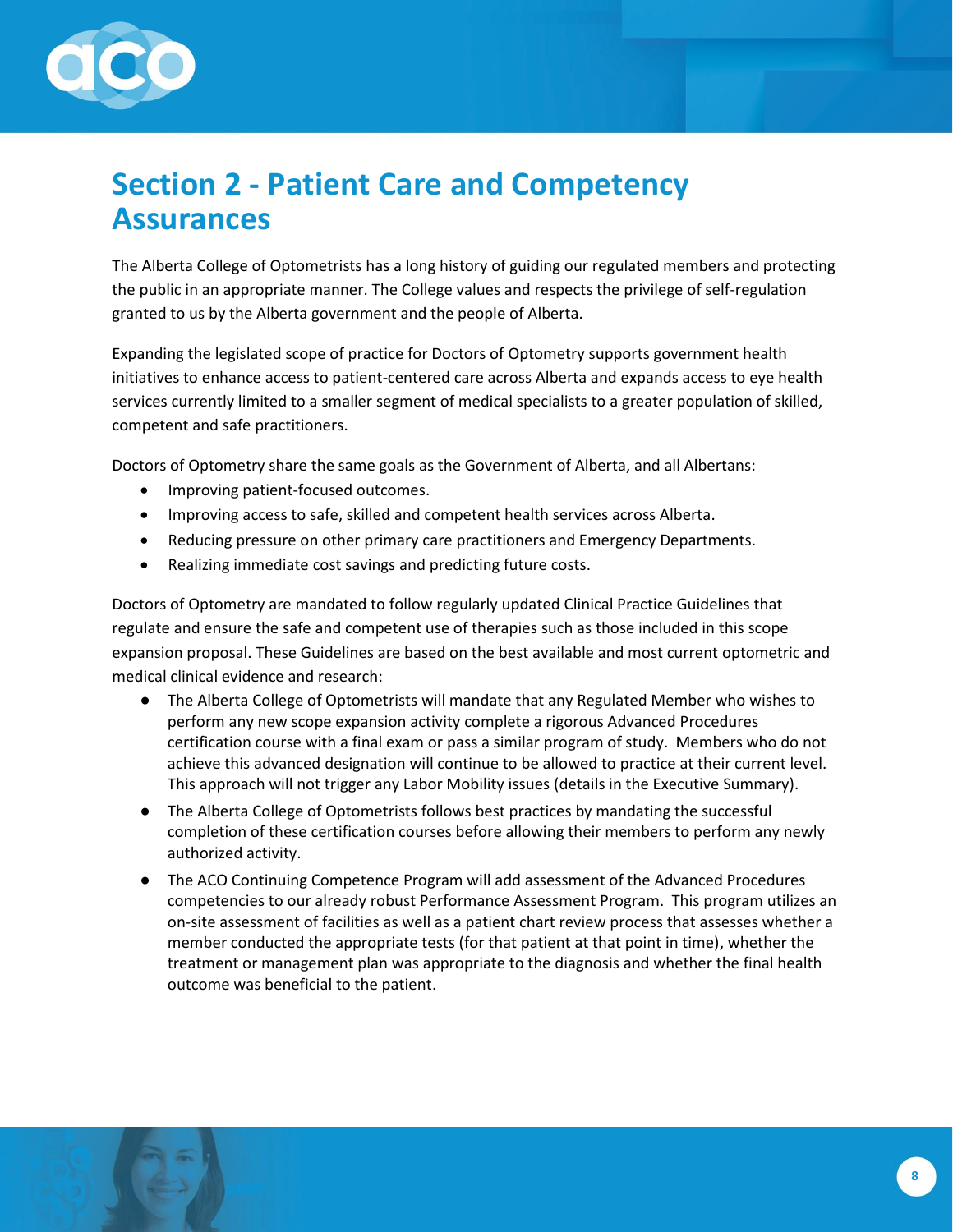

- The ACO Standards of Practice mandate that all Regulated Members:
	- Must recognize their own limitations in the delivery of patient care and refer those patients to ensure appropriate, competent, safe and skilled services are provided to their patients.
	- Must always act in the best interests of the patient.
- The ACO Clinical Practice Guidelines are not intended to replace professional discretion and judgment; nor are they intended to be used as an all-encompassing clinical manual. Doctors of Optometry must base their assessment, diagnostic, management and treatment regimens on the specific needs of the patient at that specific point in time.
- Specific Clinical Practice Guidelines on Laser Procedures and Optometric Treatment Procedures have been included as an attachment to this consultation. The reason for inclusion of these specific guidelines is to provide:
	- Appropriate specific background information on the conditions and limitations for Doctors of Optometry to follow when providing these newly authorized services.
	- Appropriate background information for stakeholders to review to assist them in commenting on this scope expansion proposal.

As previously stated in the Executive Summary, no Labor Mobility Issues will ensue from the approval of these scope expansion proposals as all Regulated Members and all potential transfer applicants from other provinces will be able to continue to practice at the current Alberta scope of practice level.

The impeccable safety record of Doctors of Optometry providing these exact same procedures in other jurisdictions (in the United States) for the past 44 years is outlined in Appendix A.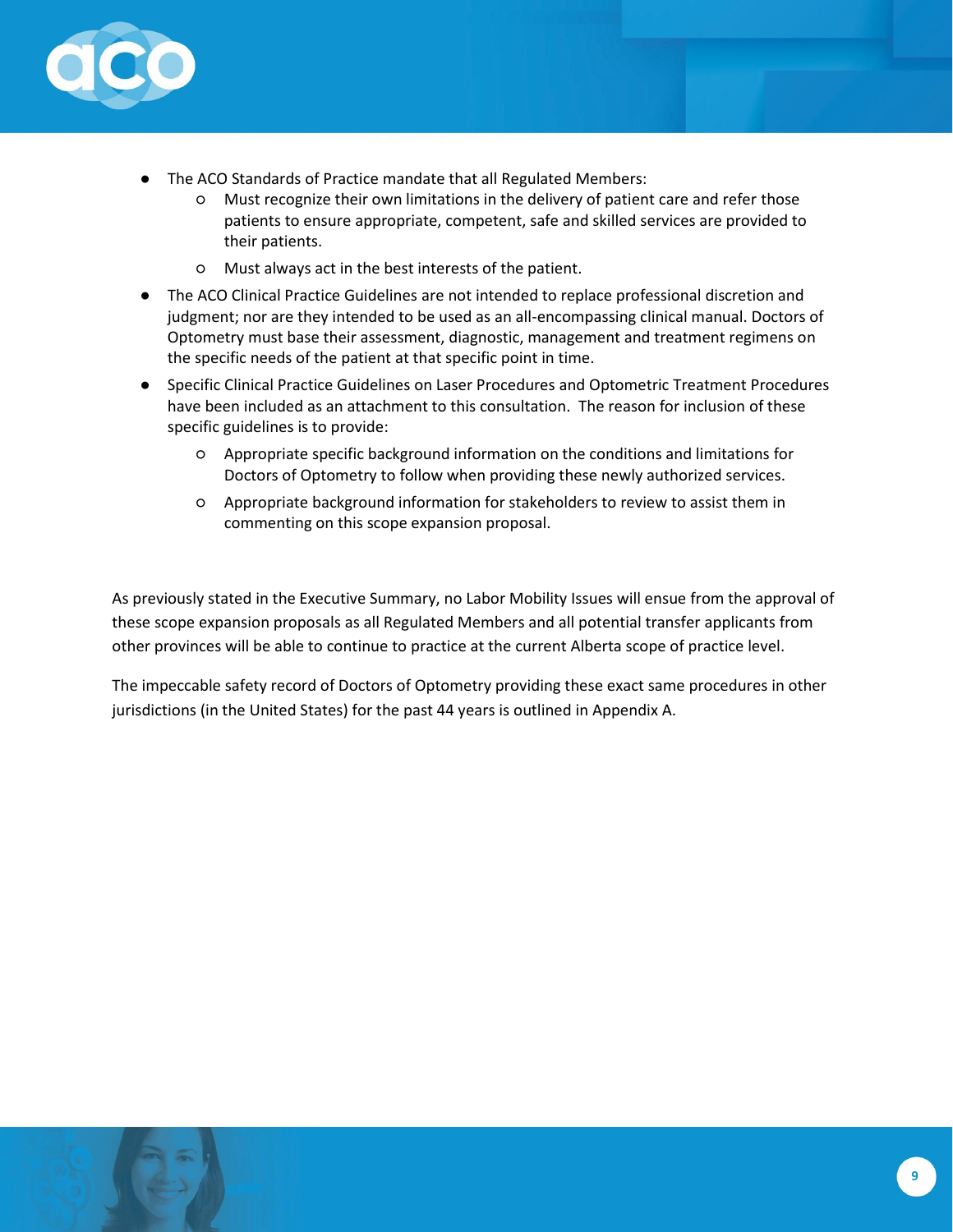

# <span id="page-9-0"></span>**Section 3 - Proposed Changes to the** *Optometrists Profession Regulation*

The College is proposing to update the scope of practice of Doctors of Optometry to include limited surgical procedures, laser procedures and to administer injections (e.g. local anesthetic, triamcinolone, etc.). This update will align Alberta's Doctors of Optometry scope of practice with their education and training and will join them with colleagues in other jurisdictions who have been practicing at this same level in a safe, skilled, and competent manner for many decades. (Please see Appendix C for locations)

All recently graduated Doctors of Optometry receive appropriate education and training to perform the updated scope activities during their optometry degree program and are required to pass all applicable National Board examinations to be certified and registered with the College. All other Doctors of Optometry who graduated before the Advanced Procedures education and training was offered will be mandated to complete a comprehensive Advanced Procedures certification course and final exam before being certified to perform the updated scope activities. As has been the case with all previous scope expansions for Doctors of Optometry in Alberta, the College will not allow any Regulated Member to provide these procedures without being appropriately certified and registered. This direction is consistent with the College mandate to protect and serve the public interest.

The College Standards of Practice meet acceptable standards for the performance of these procedures and are similar to those currently used by other health care governing organizations. Procedural restrictions are clearly articulated in the College's Standards of Practice and Clinical Practice Guidelines.

### <span id="page-9-1"></span>**Limited injections, surgical and laser procedures**

The college is requesting authorization for appropriately certified and registered Doctors of Optometry to perform injections and limited surgical and therapeutic laser procedures, on the human eye and adnexa:

- Minor surgical procedures performed with scissors, blade or Radio Frequency (in-office) under local anesthesia (topical and injectable) for the removal of benign minor skin lesions such as: skin tags, papilloma, verrucae, seborrheic keratosis, cyst of moll, cyst of Zeiss, sebaceous cyst, epidermal inclusion cyst and incision/curettage of chalazion. Full details are listed in the attached Optometric Treatment Procedures Clinical Practice Guideline.
	- The preferred surgical technique is left to the professional judgment of the practitioner based on the patient's condition and potential for a positive health outcome.
	- All suspicious lesions must be biopsied and sent to a lab for analysis. All malignant lesions must be referred to a physician.

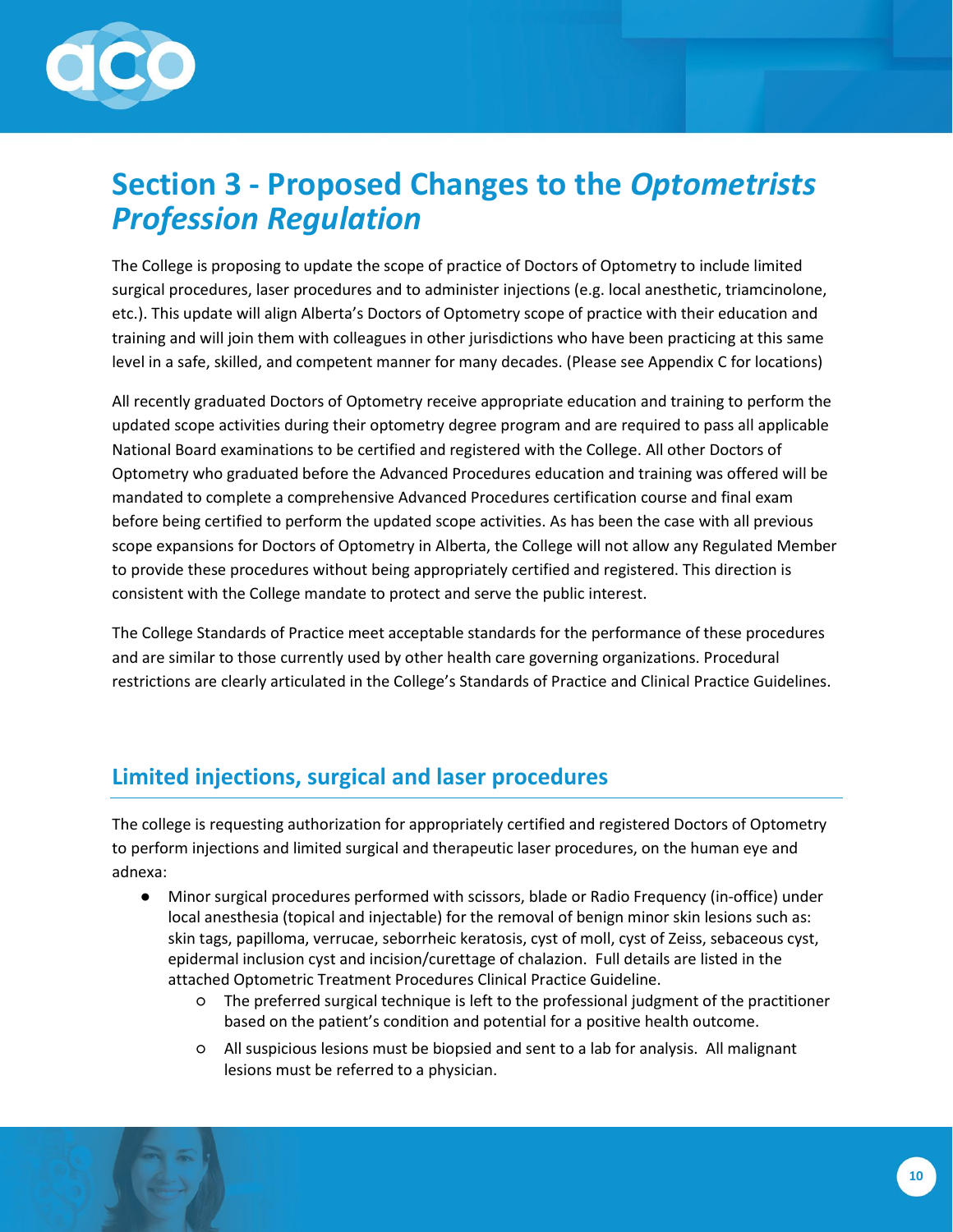

- Doctors of Optometry in twenty (20) U.S. states have been performing these same minor surgical procedures safely and competently for 44 years (see Appendix C).
- Approval of this authorization would prevent patients from potentially harming themselves with over-the-counter products that contain flammable and combustible dimethyl ether and propane (e.g. Dr. Scholl's Skin Tag and Wart Removal). Applied incorrectly, these products can damage healthy peri-ocular and ocular tissue.
- All proposed minor surgical procedures are for superficial, non-intraocular conditions that would be performed under local anesthesia (topical and injectable). None of these procedures require general anesthesia.
- Doctors of Optometry would be specifically prohibited from performing any major ocular surgery as listed in Section 4 of this proposal.
- Therapeutic laser procedures performed in-office for ocular conditions would only include peripheral iridotomy, selective laser trabeculoplasty, and Nd:YAG capsulotomy. Full details on all three procedures are listed in the Optometric Laser Procedures Clinical Practice Guideline.
	- Doctors of Optometry in five American states and in all Veterans Affairs hospitals across the U.S. have been performing these same laser procedures safely and competently for the past 22 years. No incident of incompetent or incorrect care has been documented in these jurisdictions by Doctors of Optometry performing these laser procedures. (Please see Appendix A and C for additional details.)
	- Doctors of Optometry would perform these laser procedures in their community clinics. The use of a topical anesthetic is left to the professional discretion of the practitioner.
	- Doctors of Optometry would be specifically prohibited from performing other ocular laser procedures such as refractive laser vision correction and retinal laser procedures as listed in Section 4 of this proposal.
	- Below are summarized descriptions of these three common ophthalmic laser procedures currently performed by Doctors of Optometry in other jurisdictions.

| <b>Peripheral iridotomy (PI)</b> |                                                                                                                                                                                                                                                                                                                                                  |  |  |
|----------------------------------|--------------------------------------------------------------------------------------------------------------------------------------------------------------------------------------------------------------------------------------------------------------------------------------------------------------------------------------------------|--|--|
| <b>Purpose</b>                   | Preventative pre-glaucoma and acute angle closure treatment to preserve vision.<br>Enhances outflow and reduces eye pressure to prevent damage to the optic nerve,<br>which can contribute to glaucomatous vision and visual field loss.                                                                                                         |  |  |
| <b>Description</b>               | This is the standard first-line treatment in closed-angle glaucoma and in eyes at risk<br>for this condition. It preserves vision and prevents glaucoma damage by creating an<br>opening in the iris to enhance fluid outflow. This laser treatment has been<br>performed since the early 1980's and takes between 5 and 10 minutes to complete. |  |  |

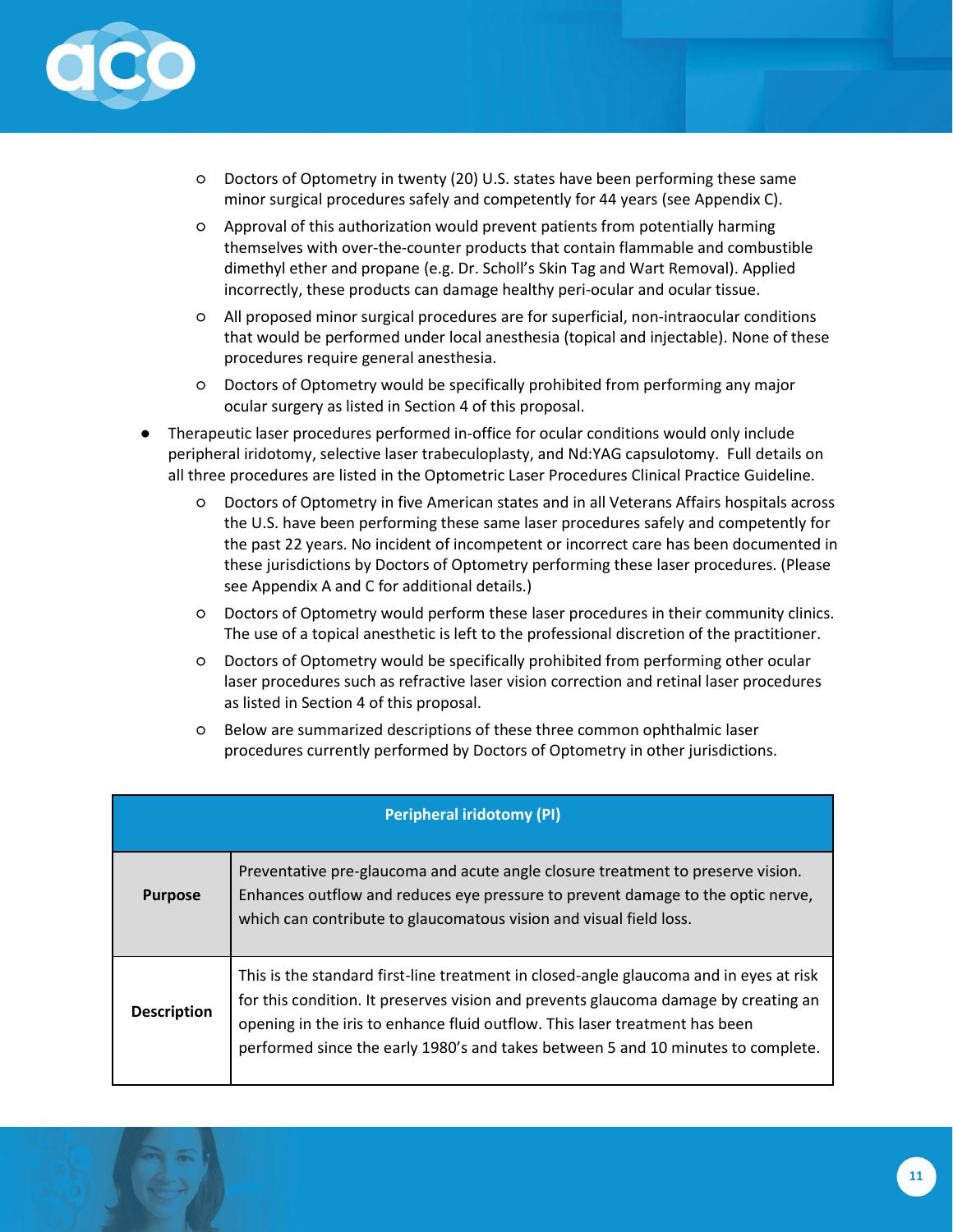

 $\sqrt{2}$ 

| <b>Selective Laser Trabeculoplasty (SLT)</b> |                                                                                                                                                                                                                                                                                                                                                                                                                                                                                                                |  |  |
|----------------------------------------------|----------------------------------------------------------------------------------------------------------------------------------------------------------------------------------------------------------------------------------------------------------------------------------------------------------------------------------------------------------------------------------------------------------------------------------------------------------------------------------------------------------------|--|--|
| <b>Purpose</b>                               | Preventative pre-glaucoma and current open angle glaucoma treatment to<br>preserve vision and to limit glaucoma-induced vision loss.<br>The application of a low-energy laser stimulates biochemical changes to eye tissue<br>to improve the outflow of fluid from the eye. This procedure is most commonly<br>used when medications are not lowering the eye pressure enough, are causing<br>significant side effects, when patients cannot afford medications or when patient<br>non-compliance is a factor. |  |  |
| <b>Description</b>                           | A low-energy laser is applied to the drainage angle tissues of the eye to cause a<br>biochemical reaction that results in increased fluid outflow from the eye. This laser<br>procedure has been successfully used since the mid-1990's and is now being<br>considered as a possible first treatment of choice for some types of glaucoma. The<br>procedure takes between 10 and 15 minutes to complete.                                                                                                       |  |  |

| <b>Nd-YAG Capsulotomy</b> |                                                                                                                                                                                                                                                                                                                                                                                                                       |  |  |
|---------------------------|-----------------------------------------------------------------------------------------------------------------------------------------------------------------------------------------------------------------------------------------------------------------------------------------------------------------------------------------------------------------------------------------------------------------------|--|--|
| <b>Purpose</b>            | To reduce glare and improve vision by treating cloudy areas of the eye lens capsule<br>that can develop after cataract surgery.                                                                                                                                                                                                                                                                                       |  |  |
|                           | This treatment addresses the most common complication of cataract surgery,<br>which is the clouding of parts of the eye lens capsule after surgery. This is called<br>posterior capsule opacification. It can occur months or years after cataract surgery<br>and can impair vision more significantly than the initial cataract.                                                                                     |  |  |
| <b>Description</b>        | YAG laser capsulotomy helps patients see clearly again by using a laser to create an<br>opening in the clouded area of the lens capsule to allow light to pass through to<br>the retina and restore clear vision. The procedure takes approximately 5 minutes<br>to complete. Nd-YAG describes the elemental makeup of the specialized crystal<br>used to create the laser (neodymium-doped yttrium aluminum garnet). |  |  |

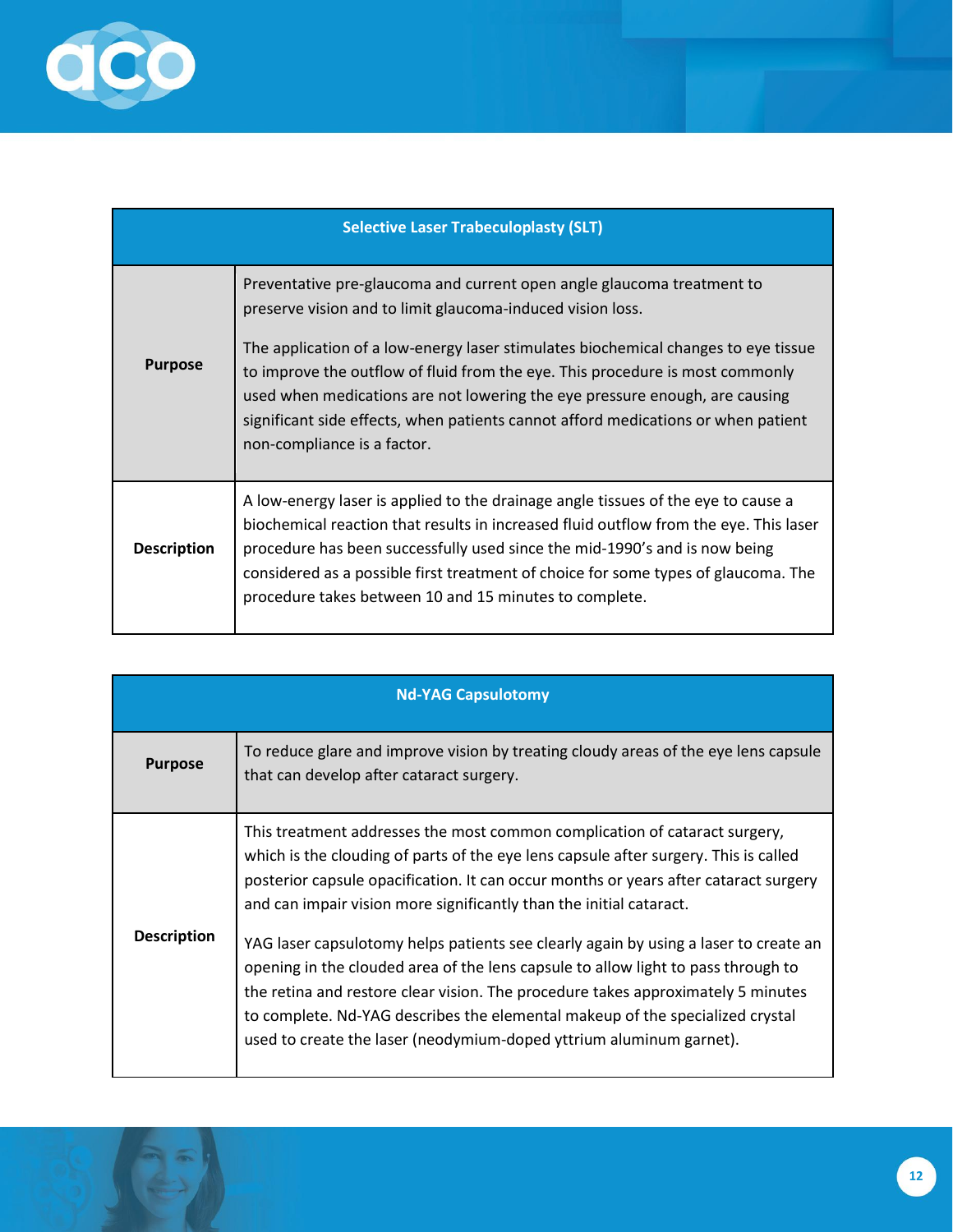

- Authorization for appropriately certified and registered Doctors of Optometry to prescribe or administer all diagnostic or therapeutic pharmaceutical agents for the human eye and adnexa through any route of administration, including injectables.
	- $\circ$  Injectable pharmaceutical agents include local anesthetic (Lidocaine HCL 0.5% with or without epinephrine), therapeutics injected into the subconjunctival space, sub-tenon's space, and eyelids (e.g. injection of triamcinolone to reduce inflammation and cause regression of a chalazion), and the use of an EpiPen (epinephrine) to the patient's outer thigh for treatment of anaphylaxis.
	- o Currently, Doctors of Optometry in thirty-nine (39) U.S. states are authorized to prescribe and administer injectable diagnostic and therapeutic pharmaceutical agents.
	- $\circ$  Doctors of Optometry would be specifically prohibited from performing intravitreal injections as listed in Section 4 of this proposal.

### <span id="page-12-0"></span>**Summary**

Albertans will require an increasing number of skilled and competent eye care providers in the coming decades that are authorized to diagnose and treat a wide range of conditions that impair vision. This becomes more important with each passing year as our population ages and the possibility for eye disease and permanent vision loss increases with increasing age.

Expanding the Scope of Practice for optometrists as outlined in this Proposal Paper will ensure this need is met by knowledgeable, skilled and competent professionals who provide procedures in a safe and skilled manner. Approval of this proposal will improve vision and eye health for all Albertans, especially those living in rural or small urban centers where access to ophthalmological or hospital eye care is limited.

As a general rule, no blood work or general physical exam is required before any of these requested minor surgical and laser procedures are provided as Doctors of Optometry will have performed an assessment to determine any other risk factors. As such, authorization for Doctors of Optometry to provide these procedures will not add additional costs to the health care system for additional blood work or general physical exams by family physicians.

The specifics for post-operative follow-ups will be left to the professional discretion of the practitioner based on the patient's presenting condition, procedure performed and the patient's response to the procedure; however, the ophthalmic literature generally recommends a short-term (1 day to 1 week) and a long-term (4 to 6 weeks) follow-up for most minor surgical and laser procedures.

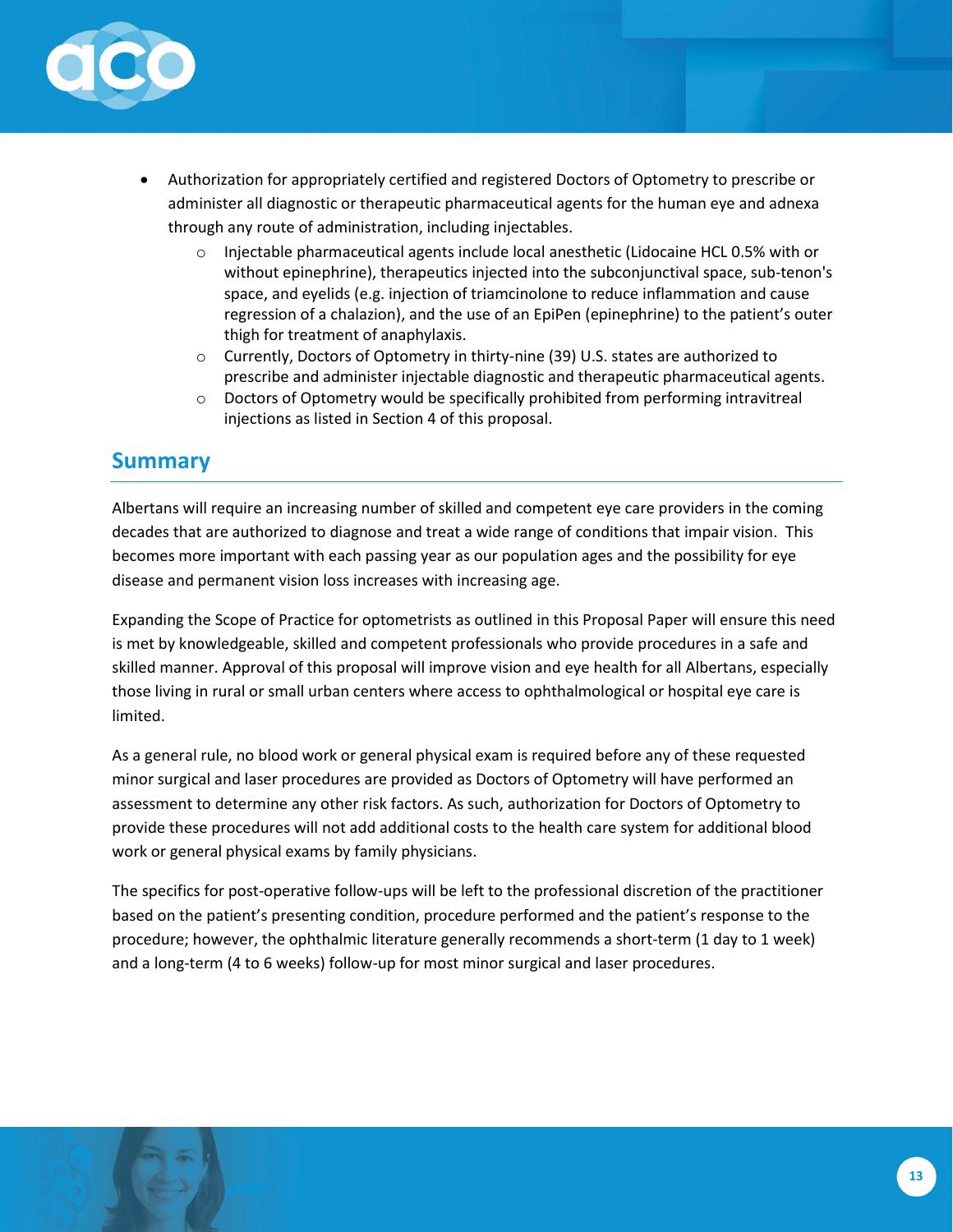

# <span id="page-13-0"></span>**Section 4 - Summary of Excluded Procedures**

The following ophthalmic procedures would be specifically excluded, except for the preoperative and postoperative care of patients undergoing these procedures:

- a) Retina laser procedures.
- b) Penetrating keratoplasty or corneal transplant.
- c) Administration of general anesthesia.
- d) Surgery done with general anesthesia
- e) Laser or non-laser procedure into the vitreous chamber of the eye to treat any retinal or macular disease.
- f) Intravitreal injections.

The following non-laser surgical procedures would be specifically excluded:

- a) Surgery related to removal of the eye from a living human being.
- b) Surgery requiring full-thickness incision or excision of the cornea or sclera other than paracentesis in an emergency requiring immediate reduction of the pressure inside the eye.
- c) Surgery requiring incision of the iris and ciliary body, including diathermy or cryotherapy.
- d) Surgery requiring incision of the vitreous.
- e) Surgery requiring incision of the retina.
- f) Surgical extraction of the crystalline lens.
- g) Surgical intraocular implants.
- h) Incisional or excisional surgery of the extraocular muscles.
- i) Surgery of the eyelid for suspect malignancies or incisional cosmetic or mechanical repair of blepharochalasis, ptosis, and tarsorrhaphy.
- j) Surgery of the bony orbit, including orbital implants.
- k) Incisional or excisional surgery of the lacrimal system other than probing or related procedures.
- l) Surgery requiring full-thickness conjunctivoplasty with graft or flap.
- m) Pterygium surgery.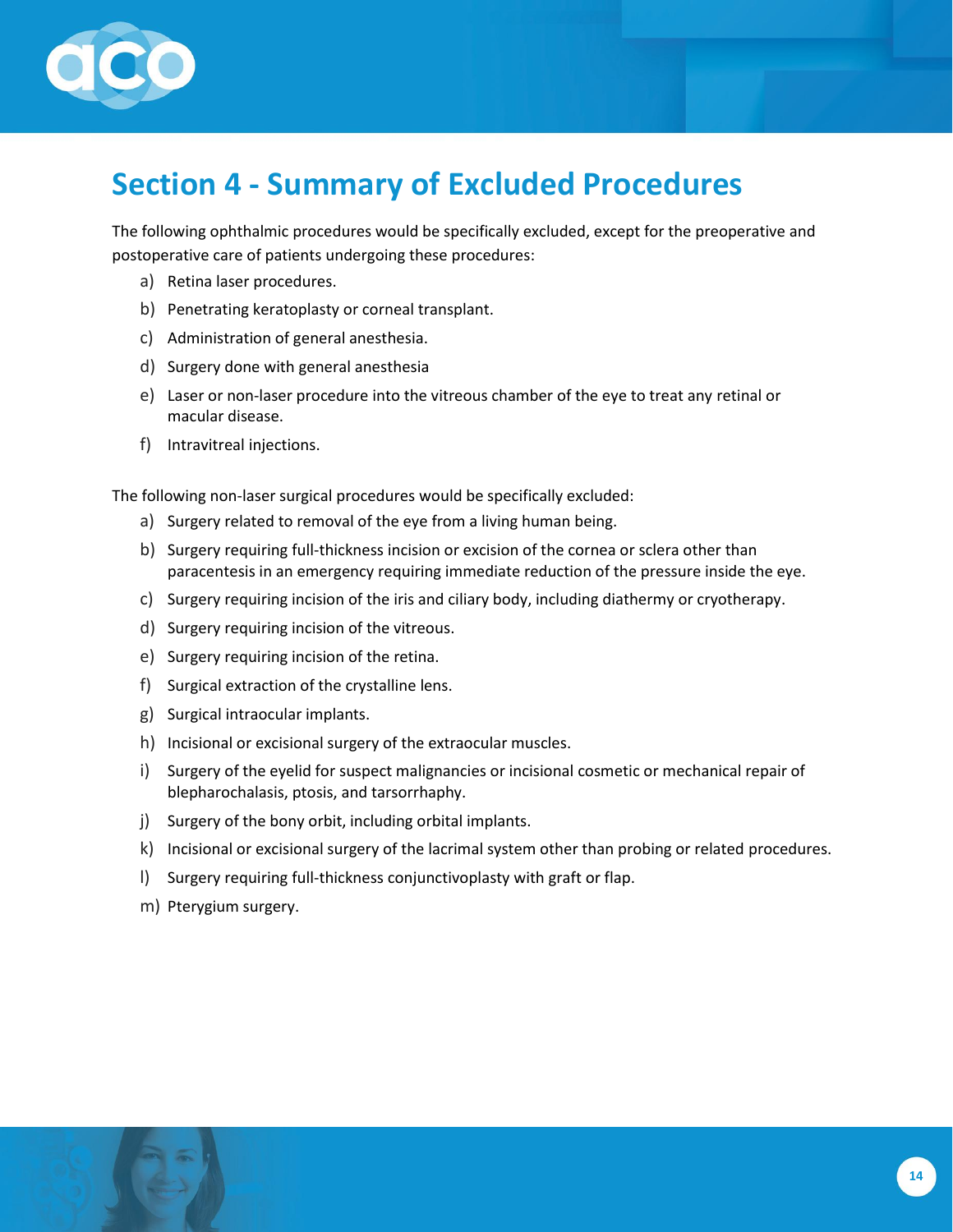

# <span id="page-14-0"></span>**Section 5 - Potential Benefits**

Doctors of Optometry are the primary provider of vision care services in Alberta. They are geographically accessible in over 100+ communities across the entire province; and, have the requisite education and training to examine, diagnose, treat, and manage ocular diseases, disorders, and injuries in a safe, costeffective, and competent manner.

The proposed revisions to the *Optometrist Profession Regulation* provide a multitude of potential benefits to Albertans, Alberta Health, Alberta Health Services, family physicians, ophthalmologists, and emergency department physicians.

The proposed changes to the *Optometrists Profession Regulation* would:

- a. Provide Albertans across the entire province, including Indigenous and rural populations, access to safe, skilled, and competent eye care in their home communities and address the issue of limited access to ophthalmology services outside of major urban centers.
	- i. Doctors of Optometry currently practice in 106 Alberta communities.
- b. Improve health outcomes, reduce regulatory red tape, and reduce overall health care costs for government and patients by:
	- i. Offering a single point of access for a wider range of day-to-day eye health services that would otherwise require multiple appointments at several locations with different - and often more costly - health professionals. This would eliminate the need for a referral to another health care practitioner and subsequent additional billing to Alberta Health.
	- ii. Minimizing delays between diagnosis and treatment. Quicker diagnosis and treatment leads to improved health care outcomes.
	- iii. Reducing travel time and time away from work for patients and their caregivers by having procedures performed on the same day by the same practitioner.
	- iv. Removing any potential additional facility costs to the Alberta Health Services budget by authorizing Doctors of Optometry to conduct eye procedures in their private community care clinics.
	- v. Leveraging the ability of private optometry clinics to absorb wait-list backlogs from acute care Emergency Departments for eye and vision care services which will improve the Health Quality Council of Alberta Emergency Department Wait Time metrics. In addition to regular Monday-Friday hours, Doctors of Optometry in Alberta are open:
- 60% on late weekday evenings
- 77% on Saturdays
- 16% on Sundays.

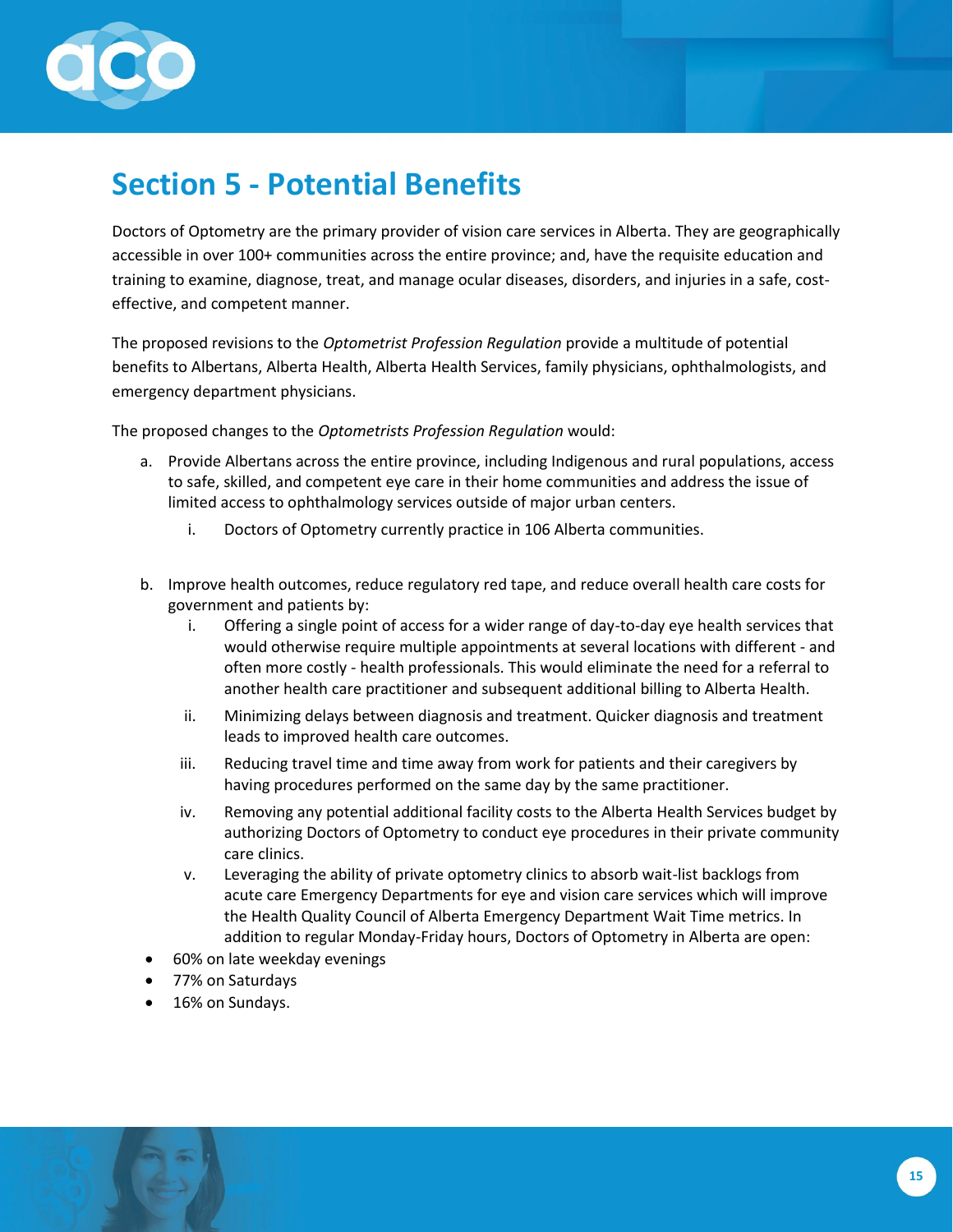

- c. Although, family physicians do not provide ophthalmic laser procedures, they do provide some minor surgical and injection procedures. Approval of the requested authorizations for Doctors of Optometry will reduce pressures on family physicians and walk-in clinics by diverting patients who require vision care services to optometrists that are trained and technologically equipped to diagnose and treat eye disorders, diseases, and injuries. This will then allow family physicians to concentrate on other patient health issues that they have been thoroughly and expertly trained to treat.
- d. Research (see Appendix B) demonstrates that three in every four patients seen in the Emergency Department for eye-related complaints could alternatively be diagnosed and treated by an optometrist and that diversion to private optometry clinics can save the public health system hundreds of millions of dollars. A recent study from the University of Calgary showed that approximately 76% of patient emergency room visits for eye care could be easily handled by an optometrist in their community clinic; and, at a much lower cost than at the hospital emergency department.
- e. Better-position the provincial health care and post-secondary education systems to evaluate and address the receding supply of ophthalmology services associated with retirement demographics.

Doctors of Optometry have been diagnosing, managing and treating glaucoma and other vision conditions on an independent basis for many years without incident. Approval of these requested authorizations will allow patients to be able to continue their vision care services with the same practitioner in their local communities – which is extremely important for rural and indigenous populations. In addition, this also greatly improves consistent care regimens that greatly reduce the possibility of patients getting lost from multiple referrals.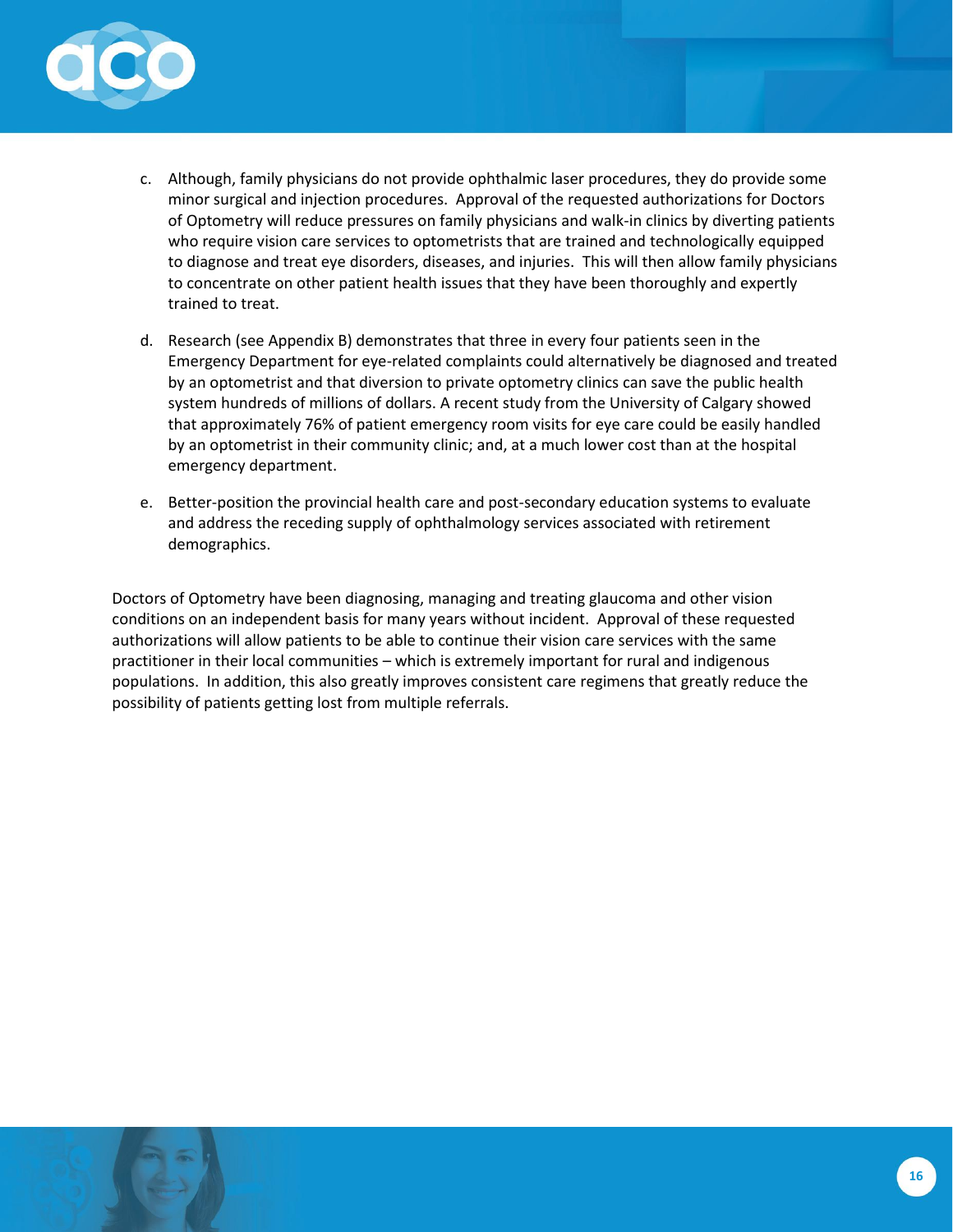

# <span id="page-16-0"></span>**Section 6 - Non-use of AHS Facilities**

The Alberta College of Optometrists and Doctors of Optometry are not requesting access to use any Alberta Health Services facility in the province for the provision of any of the newly proposed injections and minor surgical or laser activities.

Doctors of Optometry operate their own community care clinics. All injections and minor surgical and laser procedures that are requested in this Proposal Paper on the expansion of the optometry scope of practice will be provided in privately-operated optometry clinics around the province.

All of the requested minor surgical, injection and laser procedures are currently being provided by ophthalmologists in their private offices as well as in Alberta Health Services facilities.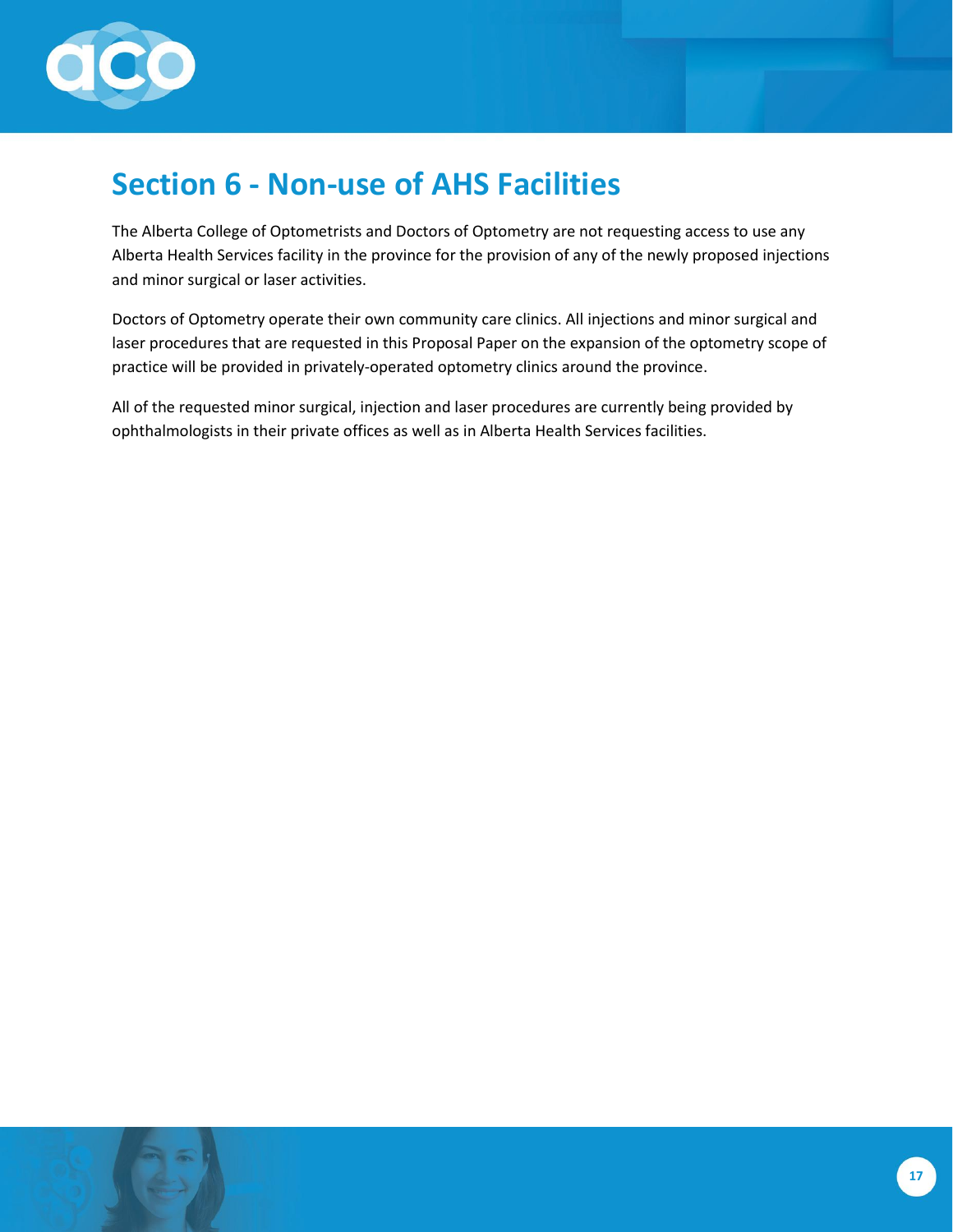

# <span id="page-17-0"></span>**Appendixes**

### <span id="page-17-1"></span>**A. Doctor of Optometry Safety Record**

No incident of inappropriate or incompetent care relating to any of the requested minor surgical or laser activities listed in this proposal paper has occurred in the 44 years since the first optometrist was authorized to perform these activities.

To assist in keeping this record intact, the Alberta College of Optometrists will:

- Mandate that all optometrists wishing to provide any of the newly legislated authorizations complete an Advanced Procedures validated program or certification course and pass a final exam before being allowed to perform any of the newly authorized procedures or activities. These members will have a special Advanced Procedures designation on their Practice Permit.
- Continue to evolve the ACO Continuing Competence Program to:
	- Add additional criteria for specific facility certifications, procedure assessment protocols, and internal processes for all newly legislated authorizations that are based on best practices and clinical evidence.
	- Ensure that all Regulated Members maintain their competence throughout their careers via an evolution of the College's Continuing Competence Program to a Performance Assessment Program that would identify and target potential risk factors.

Malpractice and liability insurance premiums for health care professionals are not specifically based on the legislated scope of practice or prescriptive authority; but rather, they are based on the number of misdiagnoses (or lack of diagnosis) and poor treatment outcomes for each specific profession. The Canadian optometry liability insurance premium has not changed over the past 10 years with each additional scope of practice change previously approved in all provinces.

- A review of the *Lockton Historical Optometry Malpractice Insurance Rates* from 2011 to 2019 shows no increase in the malpractice insurance cost over these eight (8) years in the U.S. During this time, several states received an increased scope of practice to include the surgical and laser activities requested in this proposal. Flatlined premiums indicate optometrists provide safe and competent care.
- None of the average 20-30 complaints received annually by the Alberta College of Optometrists have ever been related to the previous Advanced Scope expansions granted to our profession in Alberta in 1995 or 2015. $13$

<sup>13</sup> Alberta College of Optometrists website Annual Reports[. www.collegeofoptometrists.ab.ca](http://www.collegeofoptometrists.ab.ca/)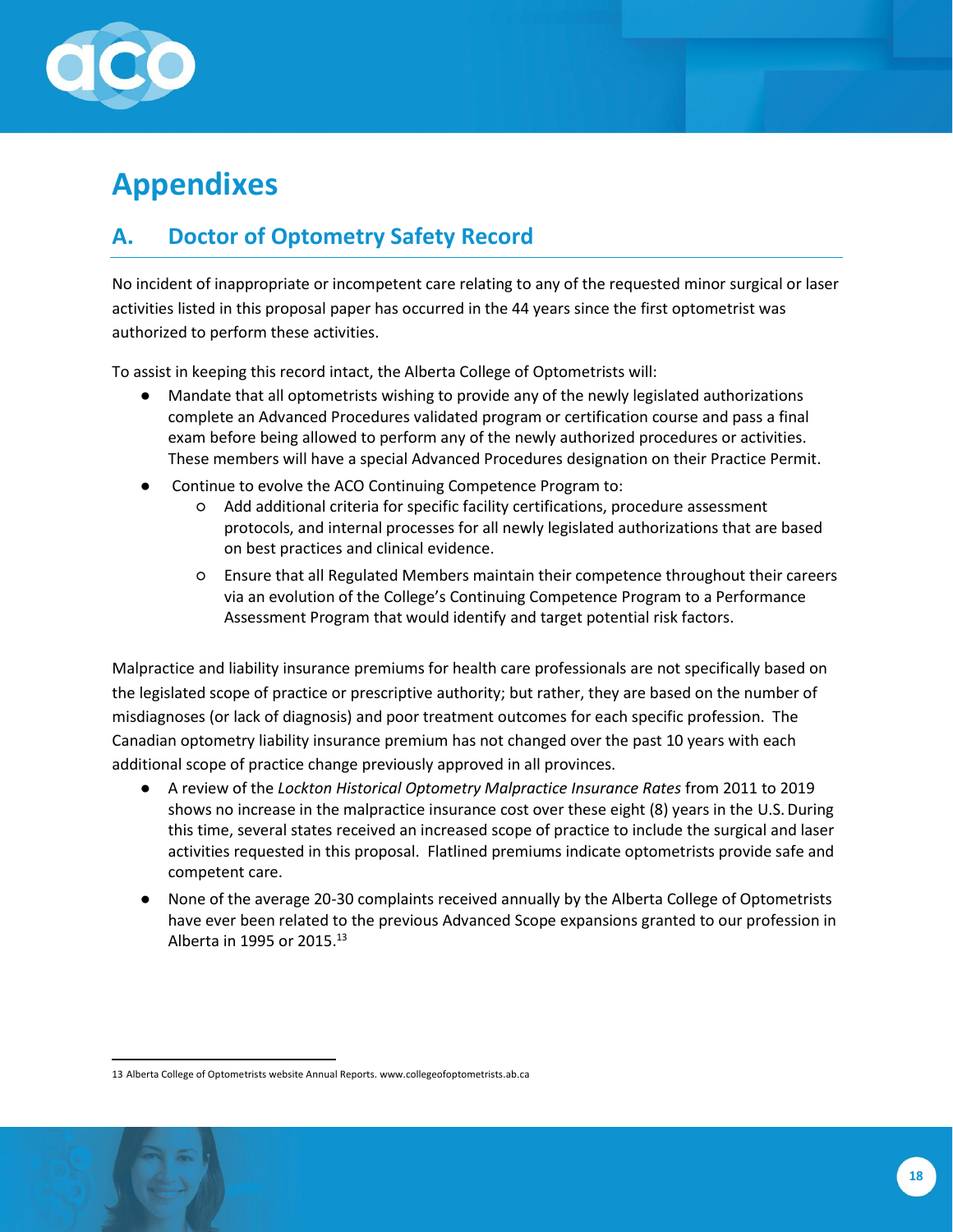

- Doctors of Optometry in the U.S. (who practice at a level above what is being proposed here) have the lowest premiums of all other similar doctoral level, prescribing practitioners. In the United States:
	- No malpractice claims against Doctors of Optometry performing minor surgical procedures have occurred since Doctors of Optometry first began providing these treatment procedures in 1976.
	- No malpractice claims against Doctors of Optometry performing laser procedures have occurred since Doctors of Optometry first began providing these treatment procedures in 1998.

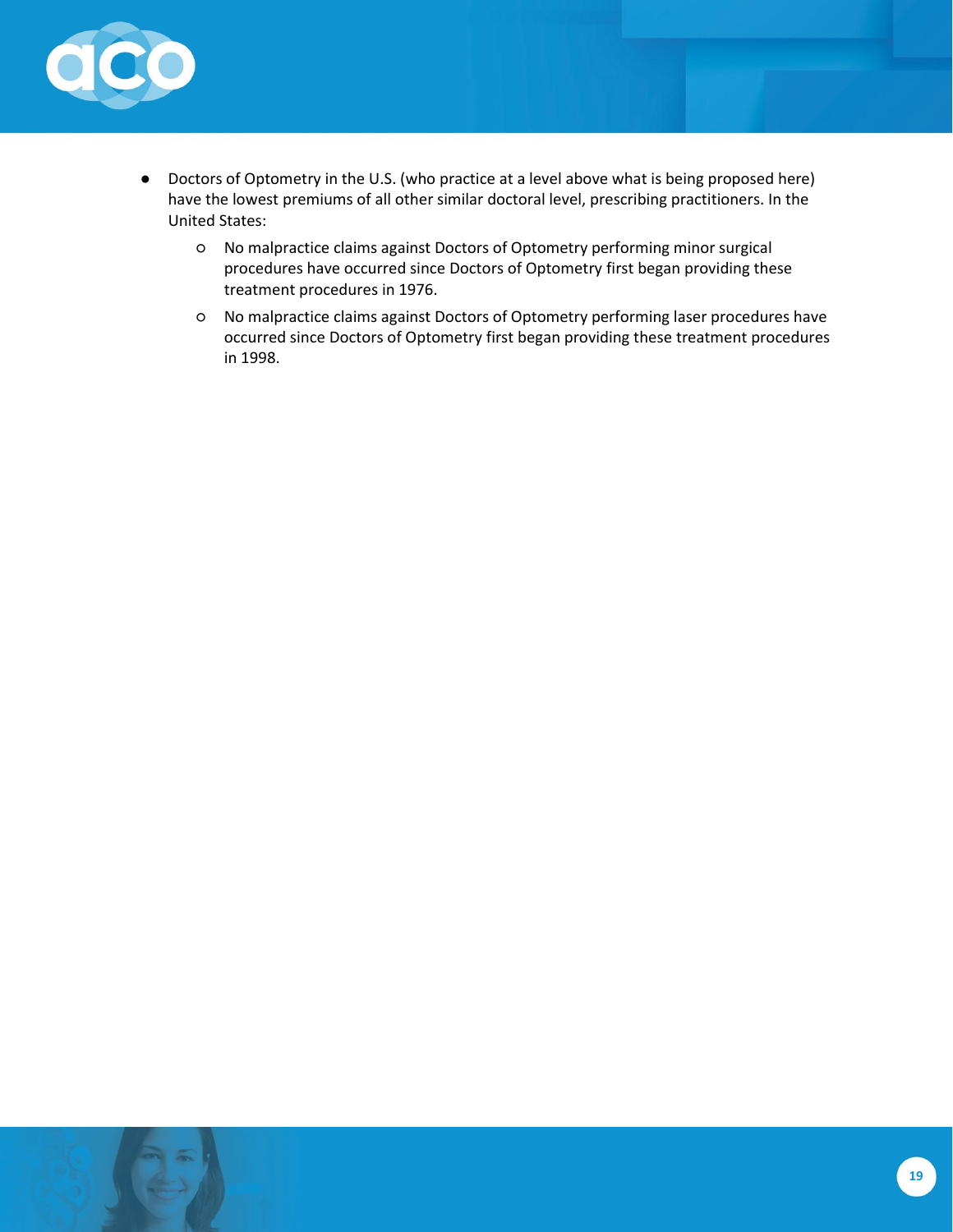

### <span id="page-19-0"></span>**B. Empirical Evidence**

A wide body of historic and recent research conducted over the past 40+ years supports the fact that these activities can be performed by Doctors of Optometry in a safe, skilled, and competent manner.

#### *Patient Complaints*

Between the Alberta College of Optometrists scope expansion of 1995 (topical pharmaceutical agents) and the last scope expansion in 2015 (all oral and topical scheduled drugs, independent treatment and management of glaucoma, lab testing and ultrasound), the College has not received any patient complaints against a Doctor of Optometry for incompetent or inappropriate care related to any of the newly authorized scope expansion activities.<sup>14</sup>

#### *Minor Surgical and Laser Procedures*

- Sabbagh (1999) found that in the 10 years following the granting of the authorization for Doctors of Optometry to provide laser procedures, optometrists were found to provide laser procedures in a safe, skilled, and competent manner. This research also documented that no complaints and no lawsuits related to Doctors of Optometry providing laser procedures could be located.<sup>15</sup>
- Kekevian (2018) detailed many years of solid evidence of positive results to support optometrist-performed laser procedures. The number of US States granting authorization to Doctors of Optometry to perform laser procedures is now up to five states.<sup>16</sup>
- Stein et al (2016) attempted to prove optometrists had more patients return for trabeculoplasty procedures than ophthalmologists based on a review of billings. Peer review of the article determined a flawed methodology: standards of care at the time mandated that optometrists perform treatment on half the eye at a time, and thus take two billing session to treat the entire eye, while ophthalmologists were allowed to perform the treatment in a single billing session. The end result was similar outcomes for patients of either discipline.<sup>17</sup>
	- Fingeret (2016) found Doctors of Optometry used the best practice of spreading the laser treatment over two sessions to limit potential inflammatory reactions.<sup>18</sup>

- 15 Oklahoma Optometrists Focus on Laser Surgery. Leslie B Sabbagh. Journal of Refractive Surgery. 1999;15(4):485-488[. https://bit.ly/3hXPxkX](https://bit.ly/3hXPxkX)
- 16 Expanding Scope of Practice: Lessons and Leverage. Bill Kekevian, Review of Optometry. October 2018. (Vol. 155, Issue 10[\) https://bit.ly/2Dqa3vO](https://bit.ly/2Dqa3vO)
- 17 Comparison of Outcomes of Laser Trabeculoplasty Performed by Optometrists vs Ophthalmologists in Oklahoma. Stein JD et al JAMA Ophthalmology 134(10)(2016):1095–1101[. https://bit.ly/2EI19ub](https://bit.ly/2EI19ub)

<sup>18.</sup>Laser Trabeculoplasty Use Patterns Among Optometrists and Ophthalmologists in Oklahoma. Fingeret, Murray JAMA Ophthalmology 134.10 (2016): 1101–1102. <https://bit.ly/2PhmgWo>



<sup>14</sup> Alberta College of Optometrists website Annual Reports[. www.collegeofoptometrists.ab.ca](http://www.collegeofoptometrists.ab.ca/)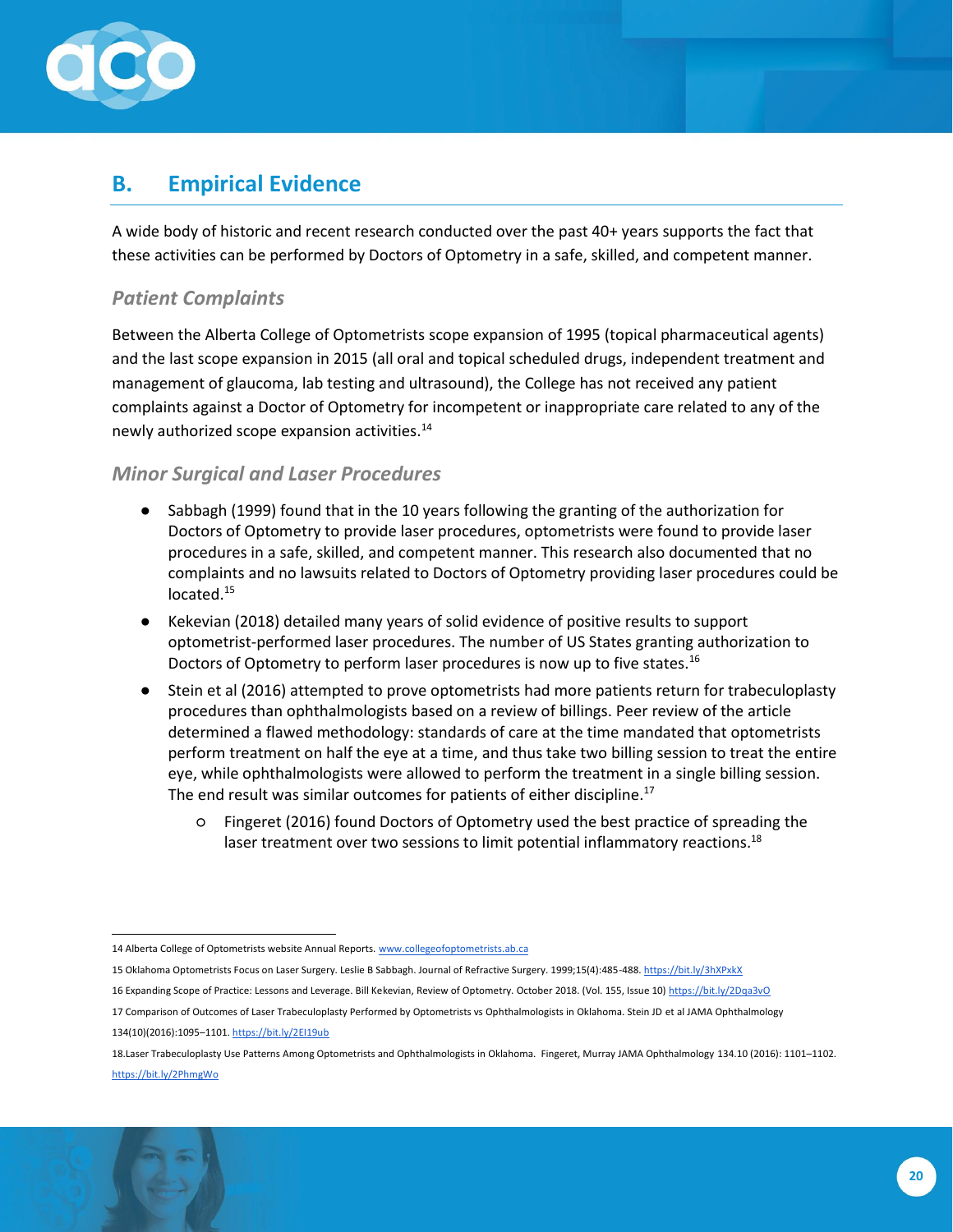

- Moorfields (2014) offers evidence on how enabling optometrists to be trained to perform Nd: YAG laser capsulotomy will contribute to the efficient delivery of the ophthalmology clinic services within Moorfields Eye Hospital NHS Foundation Trust in England. The result was enhanced patient care by enabling optometrists to perform functions previously only performed by medical staff.<sup>19</sup>
- Kabat et al (2014) supports Doctors of Optometry providing minor surgical procedures.<sup>20</sup>

#### *Emergency Department Use and Cost Savings*

- Adler et al (2019) found a cost savings of \$152M in a New England region by directing patients with potential urgent, critical and emergency vision care issues to optometry clinics and away from emergency departments. The article also describes best practice protocols for Emergency Department avoidance.<sup>21</sup>
- Phillips et al (2018) found that approximately three in four patients seen in the Emergency Department for eye complaints could have been diagnosed and treated by an optometrist.<sup>22</sup>

#### *Potential Savings Realized in Other Jurisdictions*

• A recent study showed that the United States would save at least \$4.6 billion annually if all US States modernized their optometric scope of practice acts to a level commensurate with optometry's advanced education and training that the researchers state is also supported overwhelmingly by the public. $^{23}$ 

<sup>19</sup> Moorfields Eye Hospital. NdYag Policy and Procedure[. https://bit.ly/3k2qyip](https://bit.ly/3k2qyip)

<sup>20</sup> Kill 'em With Chemicals. Alan G. Kabat, OD, and Joseph W. Sowka, OD. Review of Optometry (Vol. 151, Issue 1). 2014.<https://bit.ly/30h1NHo>

<sup>21</sup> Annals of Family Medicine. Ann Fam Med. 2019 Aug 12;17(Suppl 1):S33-S39. doi: 10.1370/afm.2423

<sup>&</sup>lt;sup>22</sup> [https://www.cambridge.org/core/journals/canadian-journal-of-emergency-medicine/article/lo13-eye-care-in-the-emergency-department](https://www.cambridge.org/core/journals/canadian-journal-of-emergency-medicine/article/lo13-eye-care-in-the-emergency-department-what-proportion-of-patients-presenting-to-the-emergency-department-with-isolated-eye-related-complaints-could-alternatively-be-seen-by-an-optometrist/C9CE56C5909C3CADBEE1C2C19FDFE928)[what-proportion-of-patients-presenting-to-the-emergency-department-with-isolated-eye-related-complaints-could-alternatively-be-seen-by](https://www.cambridge.org/core/journals/canadian-journal-of-emergency-medicine/article/lo13-eye-care-in-the-emergency-department-what-proportion-of-patients-presenting-to-the-emergency-department-with-isolated-eye-related-complaints-could-alternatively-be-seen-by-an-optometrist/C9CE56C5909C3CADBEE1C2C19FDFE928)[an-optometrist/C9CE56C5909C3CADBEE1C2C19FDFE928](https://www.cambridge.org/core/journals/canadian-journal-of-emergency-medicine/article/lo13-eye-care-in-the-emergency-department-what-proportion-of-patients-presenting-to-the-emergency-department-with-isolated-eye-related-complaints-could-alternatively-be-seen-by-an-optometrist/C9CE56C5909C3CADBEE1C2C19FDFE928)

<sup>&</sup>lt;sup>23</sup> <https://www.aoa.org/news/advocacy/state-advocacy/scope-expansion-to-save-americans-billions-annually?sso=y>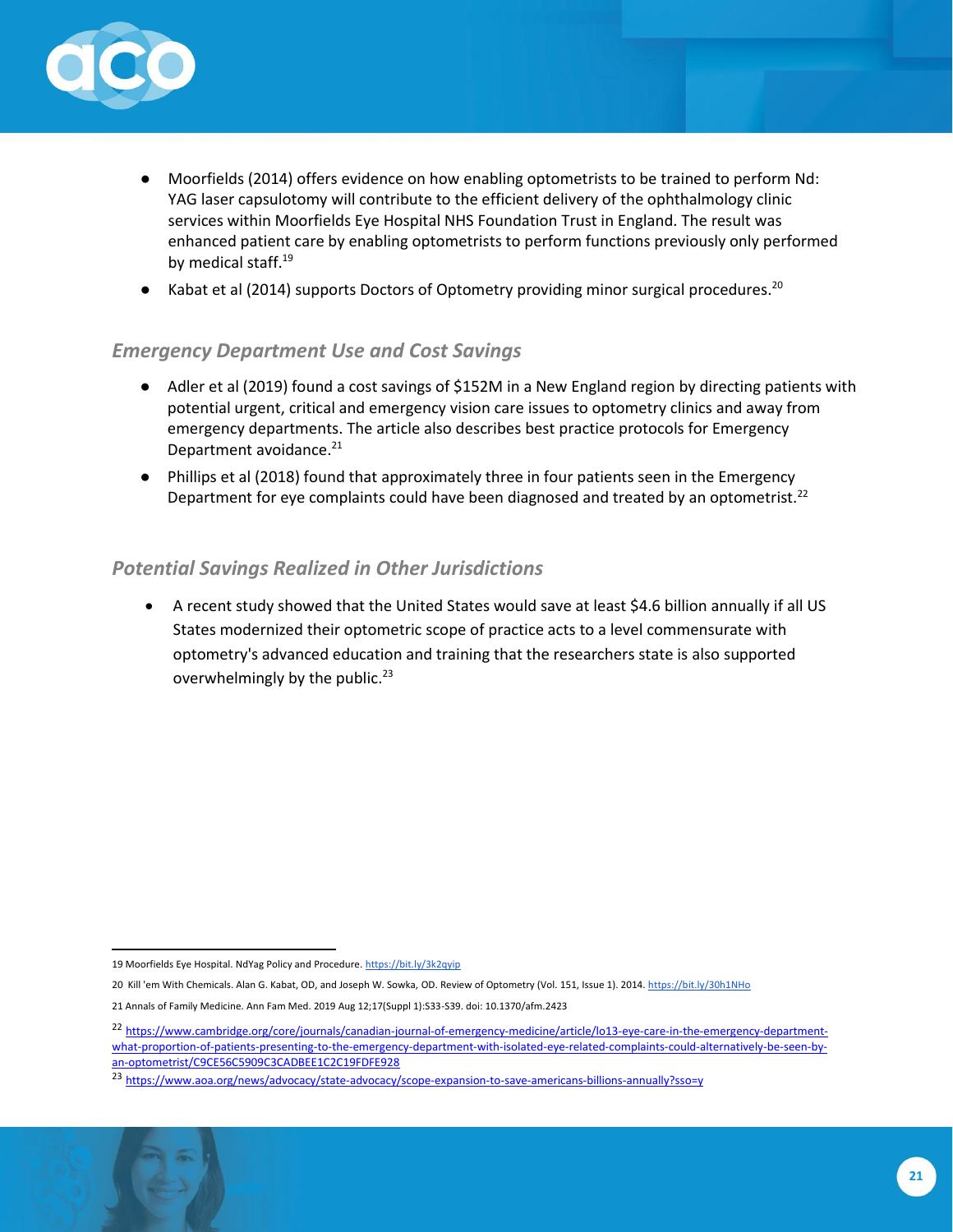

#### *Exposure to Eye Health in Family Medicine Training*

Although, family physicians do not perform ophthalmic laser procedures, some of the minor surgical and injection procedures in this proposed scope expansion (such as removal of skin tags and other benign skin lesions) are currently being performed by family physicians.

Doctors of Optometry have a positive and collaborative relationship with family physicians, which respectfully recognizes the limits of family physician training in eye health, and their limited access to specialized eye health diagnostic and treatment equipment that is standard in optometry and ophthalmology clinics.

Education and training of family physicians is dedicated to the treatment of the body as a whole, and to address primary general health concerns in a skilled, safe and competent manner.

Unfortunately, family physician training in eye disease offers minimal exposure to didactic training and clinical experience:

- Augenheilkd (2005) reported the International Council of Ophthalmology (ICO) suggests that the core clinical competencies involving eye care are typically taught over 5-8 days in medical school.<sup>24</sup>
- Noble (2009) revealed that 76% of first-year residents who had recently graduated from a Canadian medical school had one week or less of overall eye care training, including two schools with no training.<sup>25</sup>
- Chan et al (2011) revealed more than 80% of family medicine residents at the University of Western Ontario were uncomfortable managing ophthalmology cases.

As such, approval of the authorizations requested in this Proposal Paper will free up family physicians to concentrate on other patient health issues that they have been thoroughly and expertly trained to treat.

<sup>24</sup> Klin Monbl Augenheilkd. 2006 Nov;223 Suppl 5:S1-19. Principles and guidelines of a curriculum for ophthalmic education of medical students. International Task Force on Ophthalmic Education of Medical Students; International Council of Ophthalmology

<sup>25</sup> Canadian Journal of Ophthalmology. "An analysis of undergraduate ophthalmology training in Canada. Jason Noble, BSc, MD. Volume 44, Issue 5 , Pages 513-518, October 2009.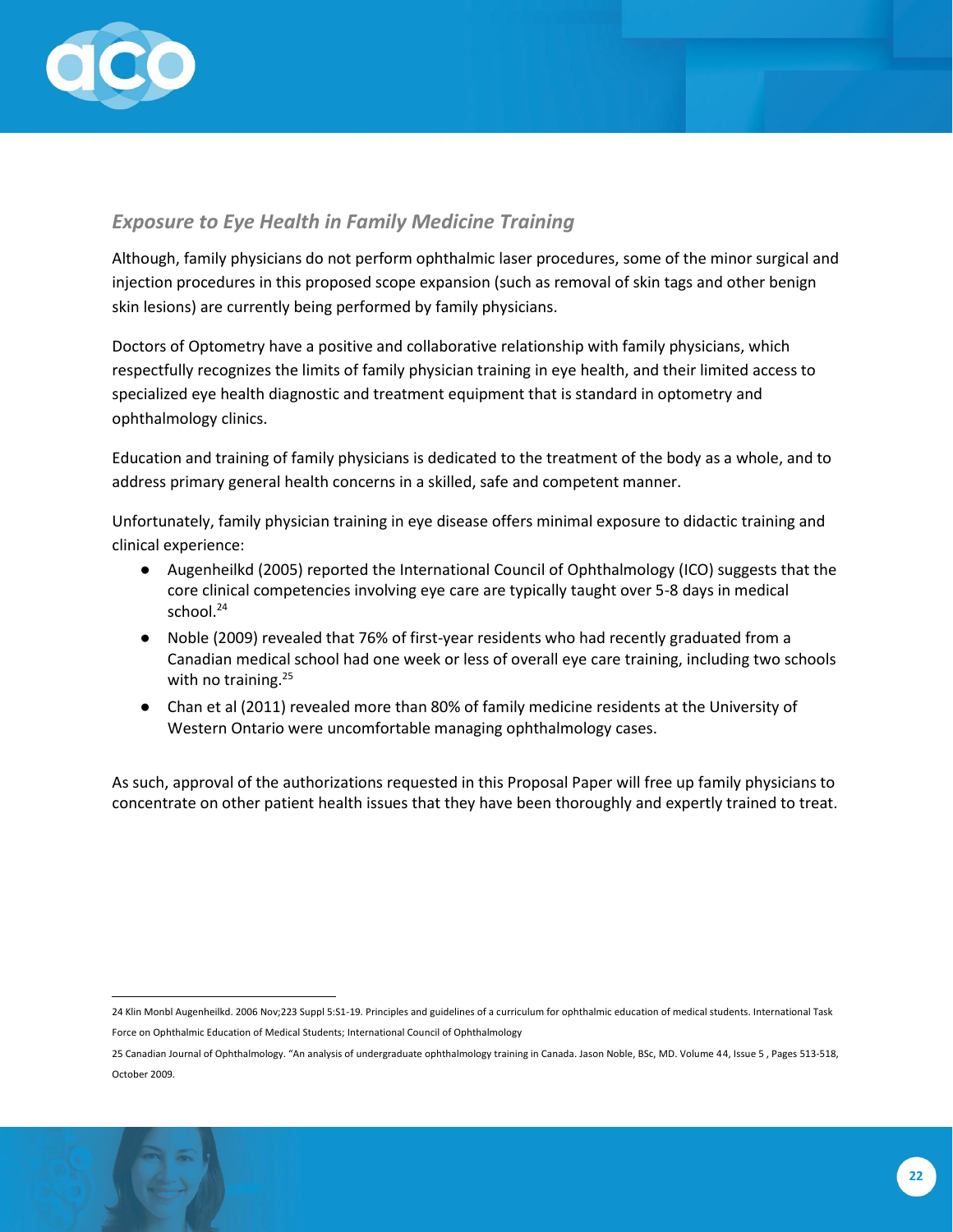

### <span id="page-22-0"></span>**C. Jurisdictional Scan**

Doctors of Optometry practicing in the United States have been performing the same injections and minor surgical and laser procedures requested by the College in a safe and skilled manner for many decades now.

Injections and Minor Surgical:

- Currently twenty (20) States authorize Doctors of Optometry to treat "lumps and bumps" via minor surgical procedures such as scissors, blade or Radio Frequency.
- Currently, thirty-nine (39) States authorize Doctors of Optometry to provide injections.
- The first State that authorized Doctors of Optometry to perform these procedures occurred approximately forty-four (44) years ago.

Laser Procedures:

- Currently, five (5) States (Alaska, Arkansas, Kentucky, Louisiana, and Oklahoma) authorize Doctors of Optometry to perform laser procedures.
- In addition, Veterans Affairs Hospitals in the United States now permit optometrists to provide minor surgical and laser procedures in all their facilities throughout the entire United States.
- The first State that authorized Doctors of Optometry to perform laser procedures occurred approximately twenty-two (22) years ago.

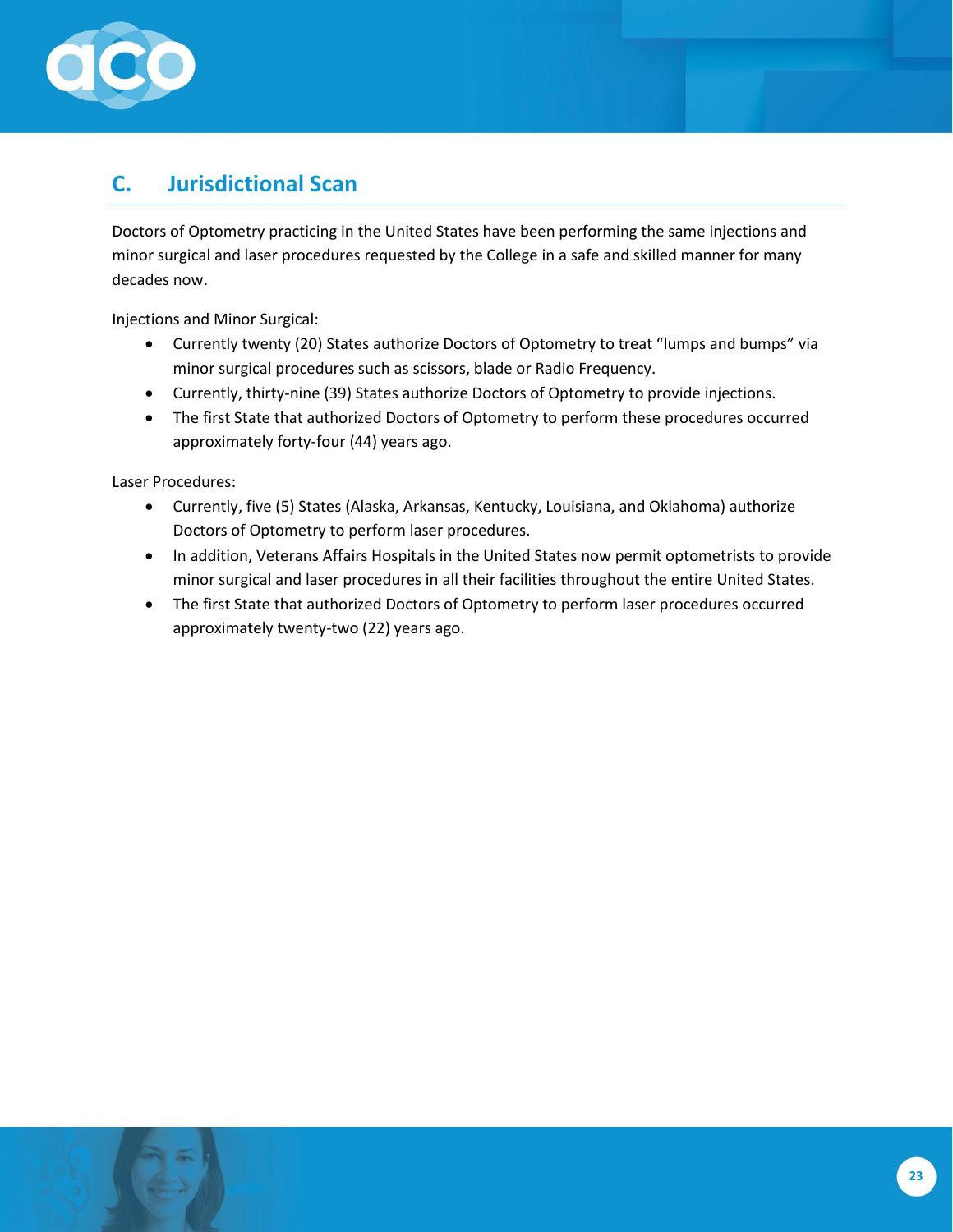

### <span id="page-23-0"></span>**D. Optometric Education & Clinical Training**

According to Section 25 of Alberta's *Health Professions Act,* professions who are granted an increase in their legislated scope of practice must have the necessary didactic education and clinical training to be able to perform the newly authorized activities in a safe, skilled and competent manner.

|                                                                                           | <b>Optometry</b>                                                                 | <b>Dentistry</b>                                                     | <b>Medicine</b>                                                                                                       |
|-------------------------------------------------------------------------------------------|----------------------------------------------------------------------------------|----------------------------------------------------------------------|-----------------------------------------------------------------------------------------------------------------------|
| <b>Program Training</b>                                                                   | 4 years                                                                          | 4 years                                                              | 4 years                                                                                                               |
| <b>Post-Graduate</b><br><b>Training</b>                                                   | Optional 1-year Residency<br>after graduation in a<br>variety of subspecialties. | Optional Residency in nine<br><b>Dental Subspecialty</b><br>Programs | Mandatory 2-year<br>Residency in Family<br>Medicine or 5-year<br>Residency in<br>Ophthalmology or other<br>specialty. |
| <b>Total Undergraduate</b><br>and Graduate<br><b>Training</b>                             | 7 -8 years                                                                       | $6 - 8$ years                                                        | $9 - 11$ years for family<br>medicine<br>$11 - 14$ years for<br>ophthalmology                                         |
| <b>Accreditation Process</b><br>for Programs of Study<br>and Residency<br><b>Programs</b> | <b>Accreditation Council on</b><br><b>Optometric Education</b><br>(ACOE)         | <b>Commission on Dental</b><br>Accreditation of Canada<br>(CDAC)     | Committee on<br>Accreditation of Canadian<br><b>Medical Schools (CACMS)</b>                                           |

#### *Profession Program Requirements for Optometry, Dentistry and Medicine*

The 4-year Doctor of Optometry professional program is divided as follows:

- Years 1 and 2: Lectures and wet-labs on optics, anatomy, physiology, pharmacology, etc. Students are placed in clinical settings (with final year students) as observers.
- Years 3 and 4: Thousands of hours of live patient experiences and simulators on a wide assortment of vision conditions and diseases.
- Students are also required to complete clerkship placements under direct supervision of a Doctor of Optometry or ophthalmologist, outside of the university optometry clinic. Placements offer clinical exposure to live patients in the areas of expanded scope proposed here.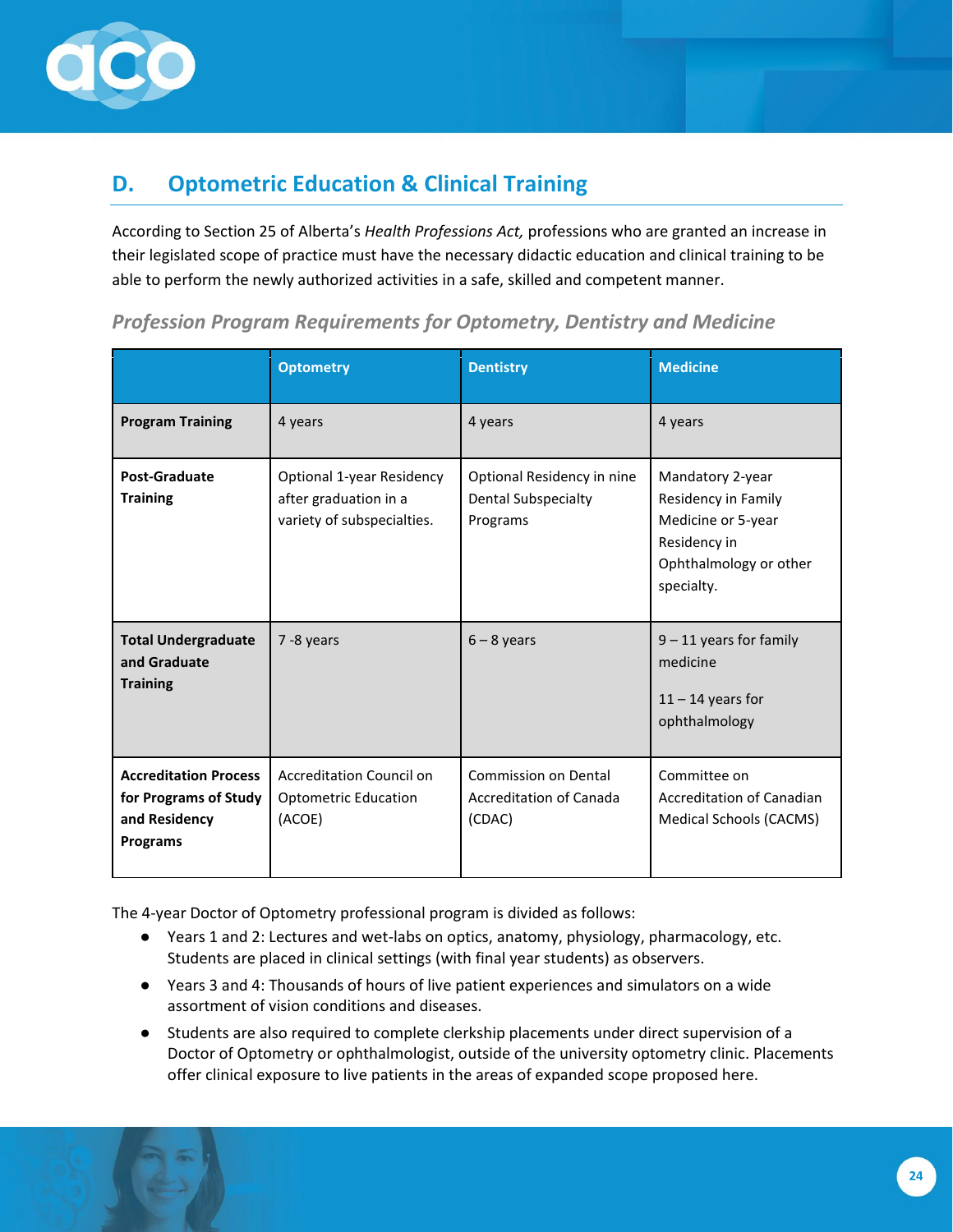

#### *Optometry Degree Program Accreditation*

The Accreditation Council on Optometric Education (ACOE) performs an in-depth accreditation review of all optometry degree programs, optometry residency programs, and optometric technician programs in Canada and the U.S. regularly.

The accreditation process ensures educational programs meet or exceed predetermined standards. The ACOE is recognized by the U.S. Department of Education as an authority on the quality of the educational programs it accredits.

The ACOE uses the following steps in the accreditation process:<sup>26</sup>

- Development and publication of educational standards
- Self-Study analysis
- Invitation for comments
- Evaluation visit
- Report of visit
- Determination of accreditation status
- Publishing accreditation status

The accreditation protocols and processes used by ACOE are very similar in breadth and depth to the protocols and processes used by the Committee on Accreditation of Canadian Medical Schools (medical schools) and the Commission on Dental Accreditation of Canada (dental schools).

<sup>26</sup> ACOE protocols and processes[. https://bit.ly/2XzTO6H](https://bit.ly/2XzTO6H)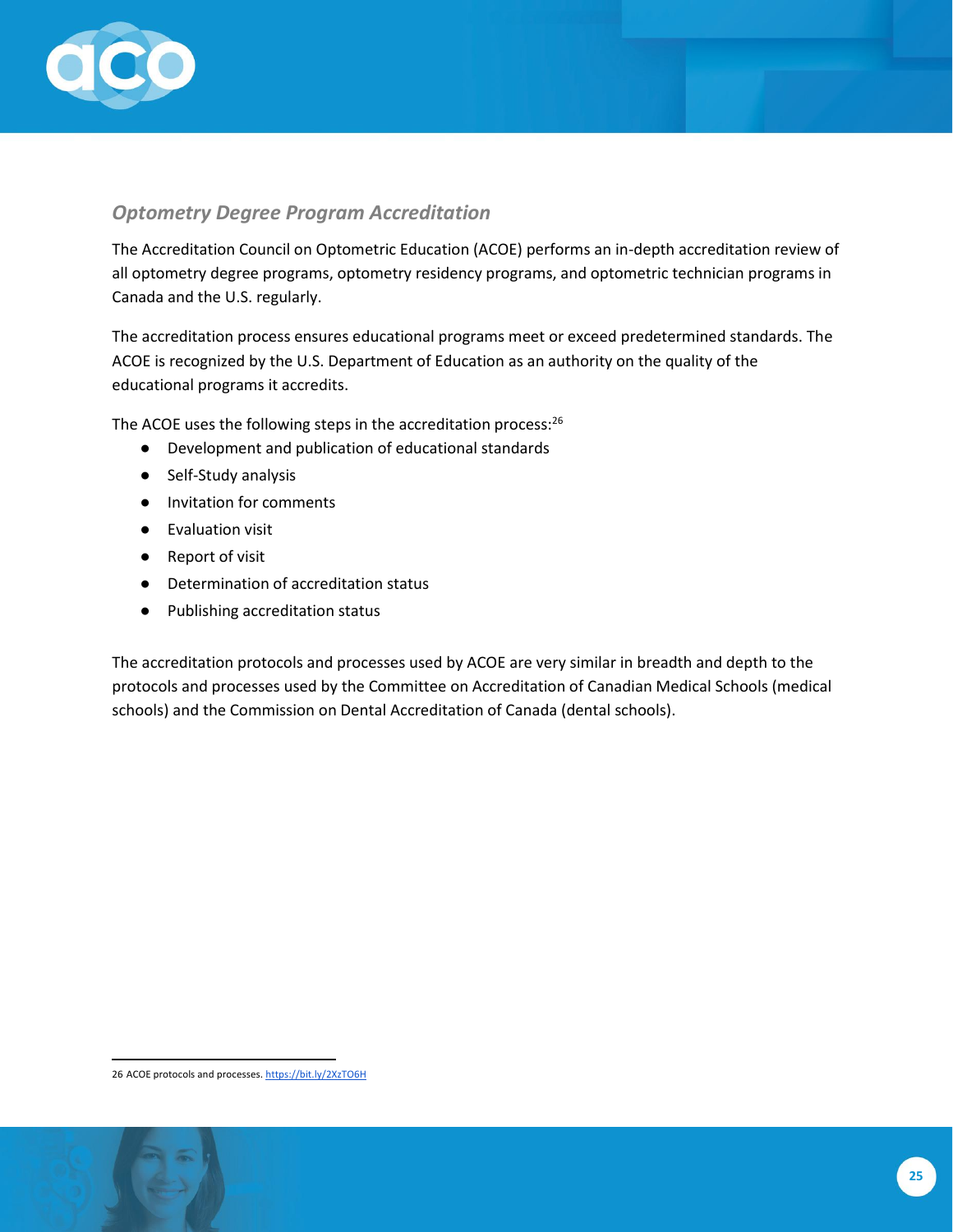

#### *National Board Exam for Optometry, Dentistry, and Medicine*

The proposed changes to the *Optometrists Profession Regulation* are assessed on the Optometry Examining Board of Canada Exam (OEBC). This exam incorporates a written exam and a clinical OSCE (Objective Structured Clinical Examination) exam.

Before being licensed in Alberta, all applicants have to pass the entire OEBC exam. Candidates may challenge the Optometry Examining Board of Canada Exam a maximum of 4 times. This is similar to the professions of medicine and dentistry.27,28,29

The written exam for all three professions assesses a candidate's knowledge base. The Objective Structured Clinical Examination (OSCE) assesses a candidate's ability to demonstrate their clinical skills, analyze clinical information, apply knowledge and develop appropriate treatment plans at a level required for entry to practice in that profession in Canada.

|                                                                                                                                               | <b>Optometry Exam</b>                 | <b>Dentistry Exam</b>                | <b>Medicine Exam</b>                   |
|-----------------------------------------------------------------------------------------------------------------------------------------------|---------------------------------------|--------------------------------------|----------------------------------------|
| <b>Written Exam</b>                                                                                                                           | 232 questions, 7.5 hour<br>time limit | 300 questions, 5-hour time<br>limit. | 248 questions, 7.5 hour<br>time limit. |
| <b>Clinical OSCE</b>                                                                                                                          | 12 stations.                          | 50-60 stations.                      | 2-day clinical stations.               |
| All also include: ID upon check-in, Exam Blueprint and Competency Profile, Confidentiality and NDA,<br>Accommodation Policy, Rules of Conduct |                                       |                                      |                                        |

<sup>27</sup> National Dental Examining Board of Canada[. https://bit.ly/3i4oCnT](https://bit.ly/3i4oCnT)

<sup>28</sup> Medical Council of Canad[a.https://bit.ly/3hZMwkd](https://bit.ly/3hZMwkd)

<sup>29</sup> Optometry Examining Board of Canada[. http://www.oebc.ca](http://www.oebc.ca/)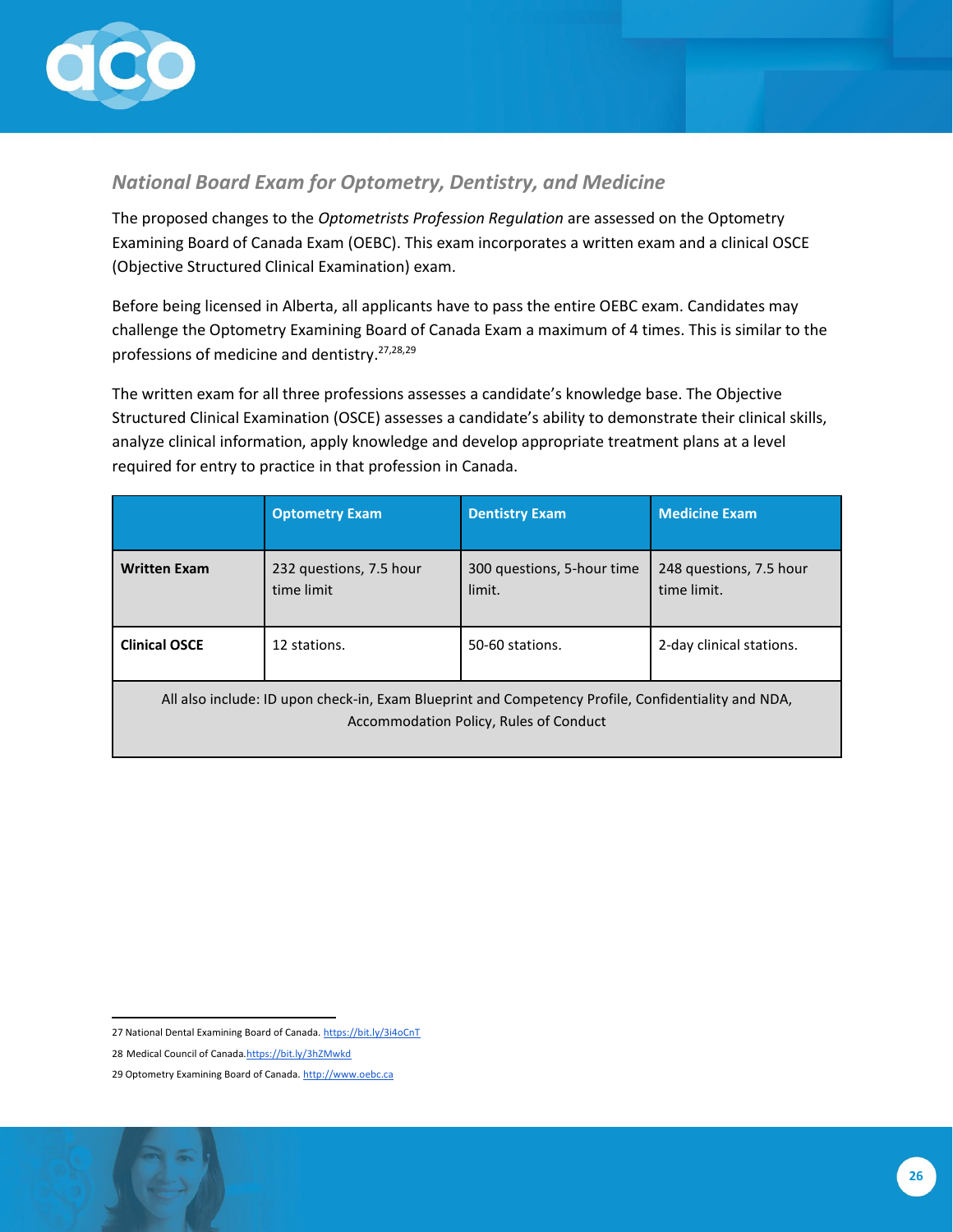

### *Additional Certification*

The College will mandate that any currently registered Doctor of Optometry who wishes to provide any newly authorized activity participate in and successfully complete a program of study or a rigorous, validated certification course and final exam. No "grandfathering" of any Regulated Member will occur. This is consistent with what our College did for previously granted scope expansions in 1995 and 2015.

New graduate applicants to the ACO will have completed the Advanced Procedures certification course syllabus during their optometry program and must successfully pass the national board exam before a Practice Permit is issued.

Nationally accredited Advanced Procedures certification courses are the same courses that are used by U.S. State Boards of Optometry and Canadian Optometric Regulatory Colleges, following optometric scope expansion in their jurisdiction. They have been proven to be effective and appropriate for certifying optometrists to provide these requested activities in a safe and skilled manner.

Advanced Procedures certification courses:

- Are created, accredited, and administered by accredited universities. Currently, the University of Waterloo School of Optometry and Vision Science and the Northeastern State University Oklahoma College of Optometry offer these post-graduate certification courses.
- Are taught by ophthalmologists and optometrists.
- Augment what students and practitioners have learned during their professional degree program, clerkship placements, previous Advanced Scope certification courses and previously completed Continuing Education courses/wetlabs.
- Refresh the clinical knowledge and skill sets while updating the Doctor of Optometry on new best practice modalities and protocols for treating any potential complications following the provision of these procedures.

The 32.5-hour Advanced Procedures certification course content is split between injections, minor surgical and laser modules. It incorporates both didactic lectures and hands-on clinical wet labs with an emphasis on the hands-on components.

- The final written exam consists of a 50-question closed book, multiple-choice final exam.
- The final clinical exam consists of a hands-on clinical examination on all clinical procedures.
- The pass mark has been set at 70%.